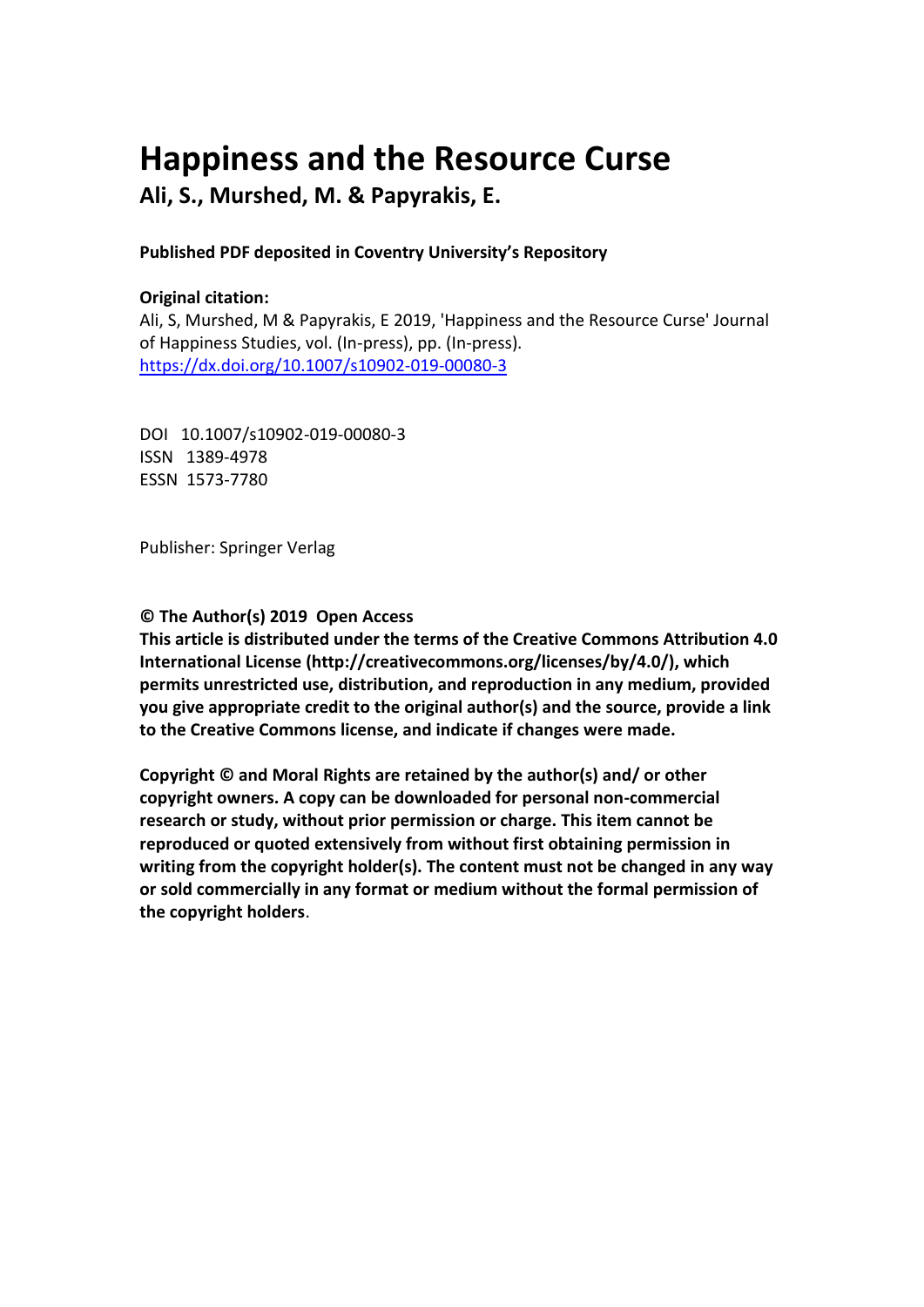**RESEARCH PAPER**



### **Happiness and the Resource Curse**

Sabna Ali<sup>1</sup> · Syed Mansoob Murshed<sup>1,2</sup> · Elissaios Papyrakis<sup>1,[3](http://orcid.org/0000-0002-3205-9432)</sup>

© The Author(s) 2019

#### **Abstract**

There has been increasing interest in the so-called 'resource curse': the tendency of resource-rich countries to underperform in several socio-economic outcomes. More recently, several papers have looked beyond the traditional impact on economic growth and instead focused on the efects upon broader human welfare indicators. A separate empirical literature in recent decades has probed into the determinants of happiness and subjective well-being (using either country or household data). Our paper contributes to the literature by bringing these two empirical strands of research together. This is the frst study, to our knowledge, that makes use of a large panel dataset to explore the links between changes in happiness across countries and several measures of resource wealth. Consistent with prior empirical evidence of a resource curse in oil-rich nations, we fnd that oil rents are negatively linked to improvements in happiness over time. This happiness 'resource curse' curse appears to be oil-specifc and holds both for the levels as well as changes in happiness.

**Keywords** Resource curse · Mining · Happiness · Cross-country analysis

#### **1 Introduction**

In recent years there has been a burgeoning literature researching the links between resource abundance and several measures of economic performance. Much of the so-called *resource curse* literature has developed theoretical and empirical research explaining the negative correlation observed between several measures of mineral wealth and long-term

 $\boxtimes$  Elissaios Papyrakis papyrakis@iss.nl; e.papyrakis@uea.ac.uk

<sup>&</sup>lt;sup>1</sup> International Institute of Social Studies (ISS), Erasmus University Rotterdam, Kortenaerkade 12, 2518 AX The Hague, The Netherlands

<sup>&</sup>lt;sup>2</sup> School of Economics, Finance and Accounting, Coventry University, Coventry, UK

<sup>&</sup>lt;sup>3</sup> School of International Development, University of East Anglia (UEA), Norwich NR2 4AG, UK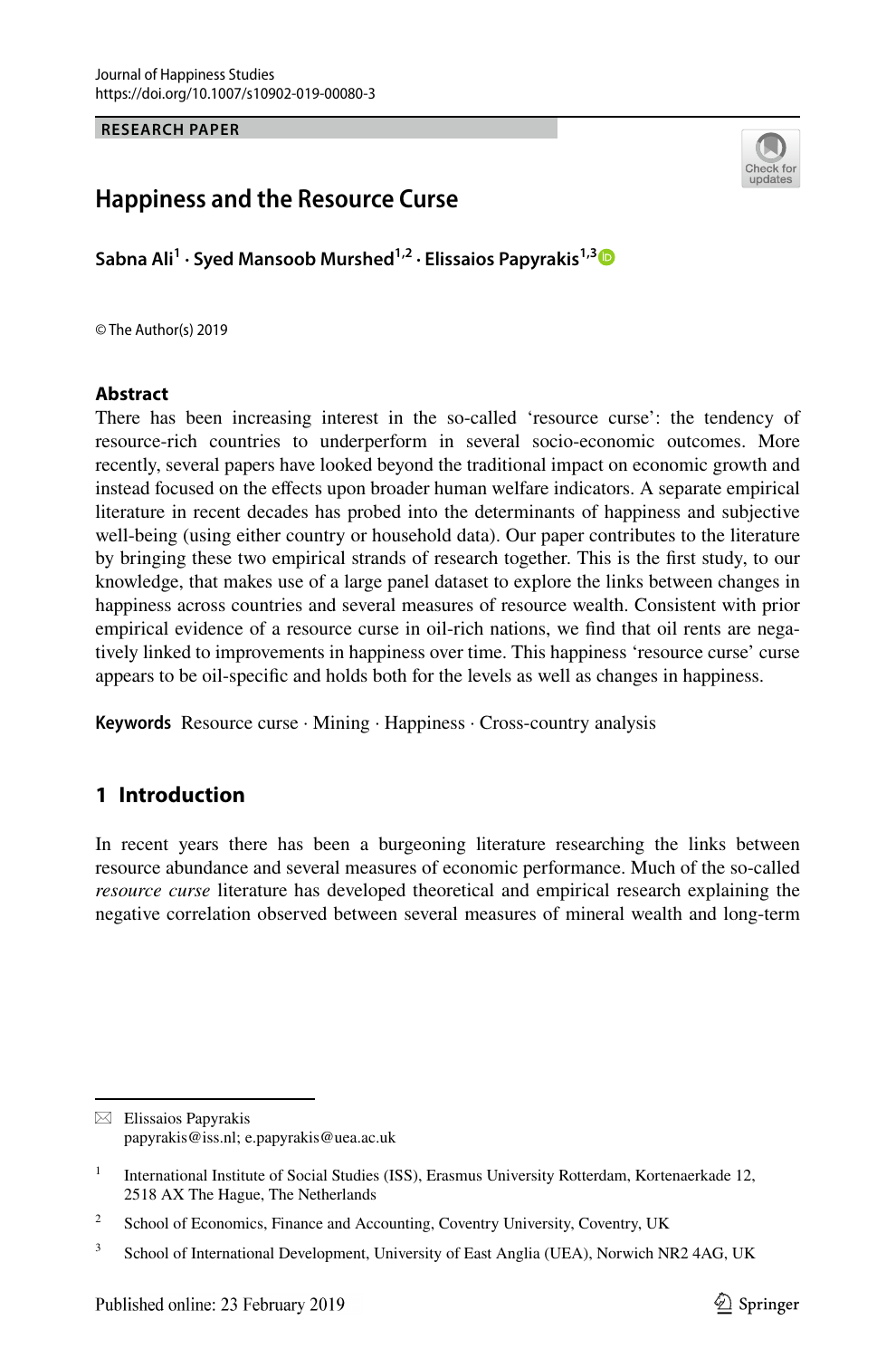economic growth (Baggio and Papyrakis [2010;](#page-26-0) Murshed and Serino [2011;](#page-27-0) Papyrakis [2014\)](#page-28-0). Much of this literature (to which this paper belongs) pays particular attention to oil and its correlates. $\frac{1}{1}$  $\frac{1}{1}$  $\frac{1}{1}$ 

While the resource curse literature initially focused attention on economic growth, it gradually widened its scope to broader welfare variables. For example, Bulte et al. [\(2005](#page-26-1)) and Daniele [\(2011](#page-26-2)) claimed that mineral resource rents are associated with lower values of the Human Development Index (a composite development index of life expectancy, education and GDP per capita), undernourishment, higher child mortality and limited access to safe water. Deaton and Niman [\(2012](#page-26-3)) and Pegg [\(2006](#page-28-1)) provide evidence of a poor empirical track record of poverty alleviation in mineral dependent economies. Several papers in the feld of ecological economics have also linked mineral wealth to low scores of sustainable development indices (such as the genuine savings and genuine income measurements; see Atkinson and Hamilton [2003;](#page-26-4) Dietz and Neumayer [2007](#page-27-1)).

In parallel (but regrettably independently) a separate empirical literature in recent decades has probed into the determinants of happiness and subjective well-being (using either country or household data). Several of these papers examine the importance of absolute, relative and past income in explaining variations in reported happiness (see Asadullah et al. [2018;](#page-26-5) Clark et al. [2008](#page-26-6)). Some of them are in support of the so-called *Easterlin paradox*, suggesting that increasing average income (at the country level) yields diminishing marginal gains in average happiness (Blanchfower and Oswald [2004](#page-26-7); Easterlin and Angelescu [2012;](#page-27-2) di Tella and MacCulloch [2008\)](#page-26-8). Several other socio-economic and environmental factors appear to explain variation in reported happiness (e.g., unemployment and infation, see di Tella et al. [2001,](#page-26-9) education levels, see Caner [2016](#page-26-10), corruption, see Welsch [2008;](#page-28-2) trade, see Hessami [2011](#page-27-3) and environmental quality, see Ferrer-i-Carbonell and Gowdy [2007\)](#page-27-4).

So far, there has been no attempt to bring these two empirical traditions of research together and explore whether resource-rich countries fnd it more difcult, other things equal, to translate their resource wealth into happiness gains (i.e. a '*happiness resource curse*'). Our paper contributes to the literature by bringing these two empirical streams of research together. This is the frst study, to our knowledge, that makes use of a large panel dataset to explore the links between changes in happiness across countries and several measures of resource wealth. Consistent with prior empirical evidence of a resource curse in oil-rich nations, we fnd that oil rents are negatively linked to improvements in happiness over time. This happiness 'resource curse' curse appears to be oil-specifc and holds both for the levels as well as changes in happiness.

The next section consists of a theoretical note on happiness and the resource curse that can serve as a formal framework of analysis for subsequent chapters. Section [3](#page-4-0) provides a brief literature review on happiness and its correlates (with an emphasis on the role of natural resource rents). Sections [2](#page-3-0) and [3](#page-4-0) together provide the justifcation behind the empirical specifcations that are tested in subsequent sections. Section [4](#page-7-0) is devoted to our empirical analysis on happiness changes and resource wealth, where we disaggregate the analysis per type of natural resource (abundance/dependence) measure. In Sect. [5](#page-15-0) we extend our analysis by looking at how happiness levels (rather than changes over time) correlate with

<span id="page-2-0"></span> $<sup>1</sup>$  E.g. for the case of economic growth, see Khanna [\(2017](#page-27-5)), conflict, see Lujala ([2010\)](#page-27-6), gender and broader</sup> income inequality, see Ross [\(2008](#page-28-3)) and Parcero and Papyrakis [\(2016](#page-28-4)), bureaucratic efficiency, see Goldberg et al. ([2008\)](#page-27-7).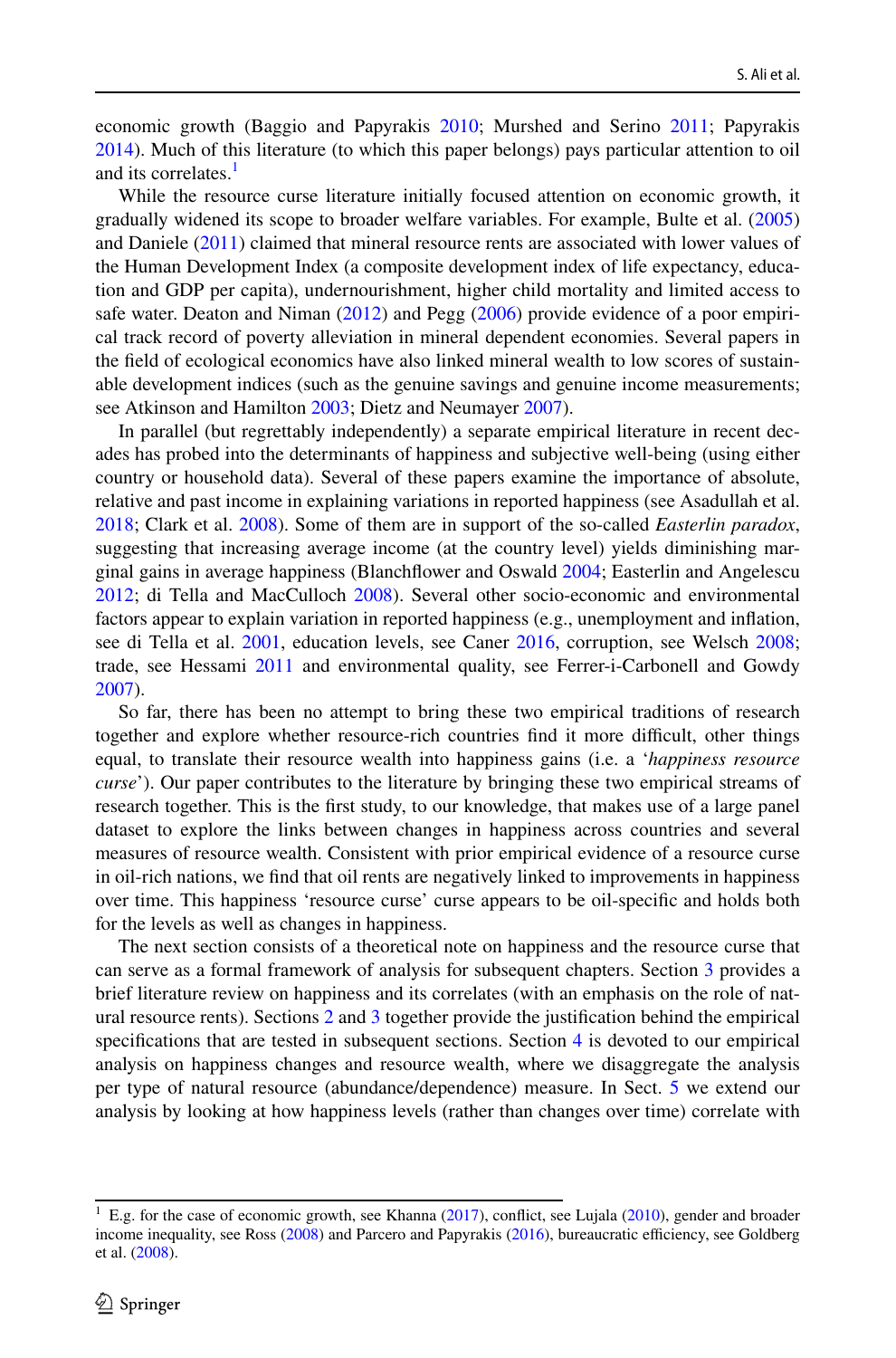our measures of resource affluence. Section [6](#page-20-0) summarises our main findings and offers concluding remarks.

#### <span id="page-3-0"></span>**2 A Theoretical Note on Happiness and the Resource Curse**

The microeconomic literature on happiness focuses on the utility of an individual house-hold. Following Clarke et al. ([2008\)](#page-26-6) and Layard [\(1980](#page-27-8)), this utility can be summarised to (largely) depend positively on four variables. These are individual consumption (related to household income) but at the usual diminishing rates, the household's income relative to the average or mean income in society, expected future income and leisure. This theoretical framework also assumes that there is some happiness adaptation to income gains; i.e. individuals become accustomed to higher income and consumption levels, and the consequent rise in happiness tends to diminish after the initial periods.

Moving on to a more aggregative view of happiness (which involves summing individual utilities in one country and arriving at some utilitarian welfare function, and then making the same comparison across countries) entails a number of steps and simplifcations, particularly to carry out empirical investigation. Measured national average utility levels are expected to positively correlate with average per-capita income (GDP) levels. Growth in per-capita income captures expected improvements in average income over time (which helps ofset the aforementioned adaptation efect). The relative income variable may explain a large part of the variation in utility levels across individuals (as a result of the status associated with higher income levels with respect to others), but it is less likely to do so at the more aggregate country level (the higher status of any individual gives rise to a lower status for all the rest in the economy, leading hence to a 'zero-sum game' on the whole, see Clark et al. [2008](#page-26-6), p. 101). Nevertheless, there might be an aggregate negative correlation between income inequality (e.g. the Gini coefficient) and average utility, if, on average, individuals tend to have a preference for more egalitarian societies (Baggio and Papyrakis [2014\)](#page-26-11). Then, as discussed earlier, individual valuation of labour could be replaced by societal (and individual) distaste for unemployment. We could further add utility from public goods, as in the case of educational expenditure. Across countries, happiness may also vary along with diferences in institutions, e.g. captured by variations in the rule of law, control of corruption and the degree of democracy.

Resource dependent countries are deemed to have poorer institutions relative to less resource dependent nations, causing their citizens to be less happy on average. Secondly, expected income can fuctuate considerably along with commodity price volatility, especially in the case of oil prices. Thirdly, resource windfall gains and temporary increases in income may create few happiness gains to the extent that short-sighted governments in mineral-rich contexts do not aim for an equitable distribution of rents and investment in productive capacity. Natural resource booms and discoveries can create short-term income shocks with corresponding happiness gains, which can, though, be sustained only temporarily if resource-rich economies underperform in the long run (as it is often the case). Fourthly, although the happiness measure is an average for a nation based on representative surveys, the response rate to these surveys may be biased towards median individuals, who in the case of resource rich countries may be experiencing a relative decline in income compared to mean or per-capita income changes. This will happen with a greater concentration of wealth at the top, which is more likely in resource rich countries with poor institutional constraints and structures. Finally, resource-dependent economies tend to be less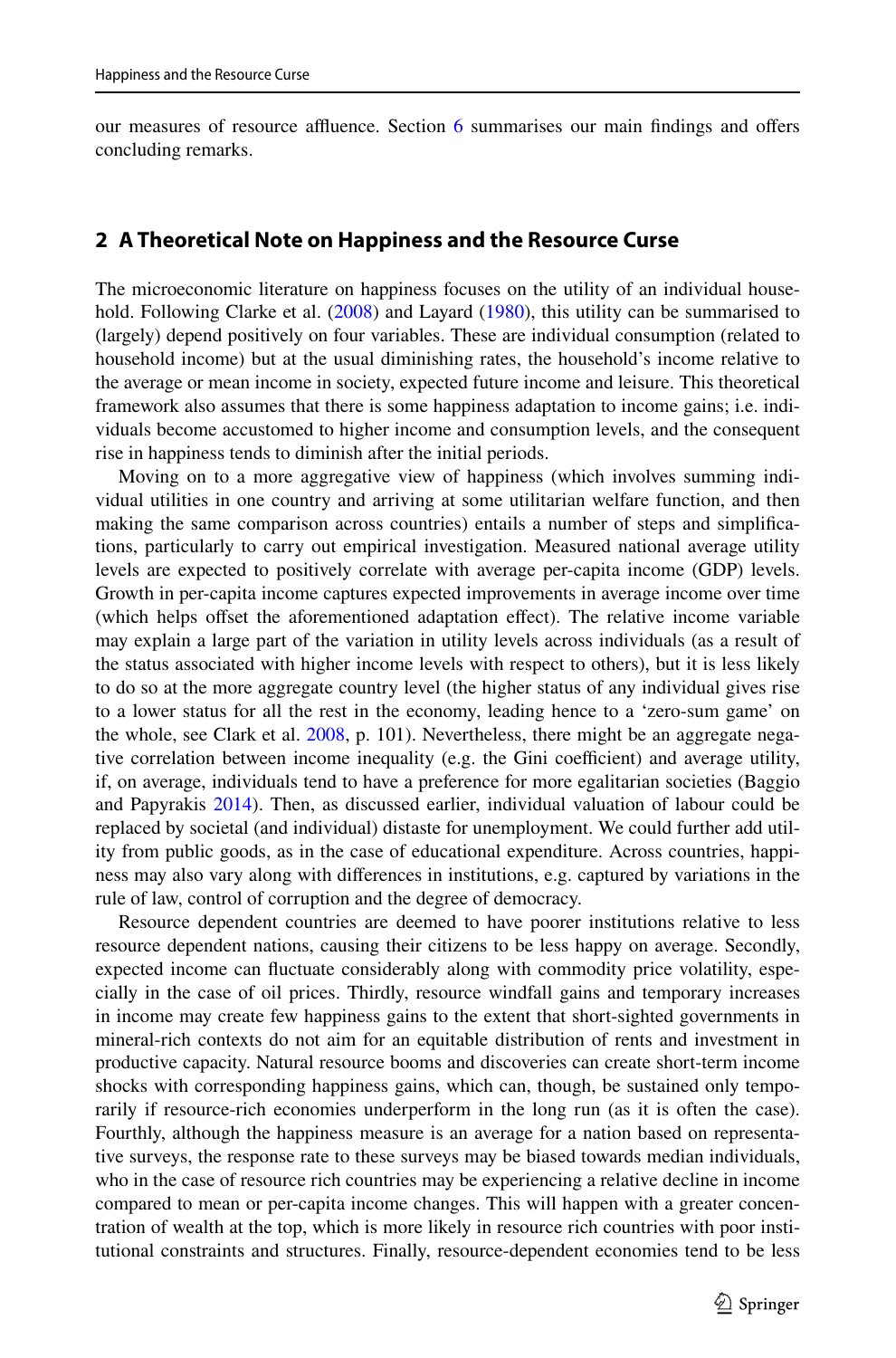diversifed and with exports dominated by primary commodities; as a result, employment in the traded sectors is lower than in more diversifed economies, along with the forward and backward linkages to employment in other sectors.

We may, hence, write a happiness function  $(H)$  as a function of several arguments:

$$
H = f(Y, G, I, P, W, R/Y),
$$

 where *Y* is the level of per-capita income, *G* is growth of income per capita, *I* refers to institutional quality, *P* stands for public goods, *W* stands for work or employment and the last argument, *R*/*Y*, is a measure of resource dependence. Happiness is expected to vary positively with all the arguments in the function above, with the exception of resource dependence. Some of the right-hand side arguments may also correlate with one another to some extent (e.g. richer economies may be able to aford better institutions and invest more in public good provision). In addition, mineral resources may afect growth prospects or institutional development in accordance with the resource curse hypothesis—these endogeneity issues will be refected upon in the empirical Sect. [4](#page-7-0).

#### <span id="page-4-0"></span>**3 Happiness and the Resource Curse: A Brief Literature Review**

In this section we discuss the mechanisms that are likely to link happiness to resource rents, as well as other possible explanatory factors.<sup>[2](#page-4-1)</sup> The theoretical mechanisms presented will then shape the specifcations that will be empirically tested in Sects. [4](#page-7-0) and [5](#page-15-0) of the paper.

#### **3.1 Happiness and Resource Wealth**

Resource rents may, in principle, be associated with larger happiness gains if the revenues become redistributed equitably and become invested in activities that enhance welfare (e.g. large public investment projects). On the other hand, it is likely that oil rich nations, in particular, fail to translate their resource wealth into increased happiness for the same reasons that often prevent them from experiencing faster economic growth. Some of these reasons may simply relate to how petrostate economies typically function; oil rents might fail to support happiness gains over time whenever they generally disadvantage activities in the non-oil sectors via Dutch Disease efects (where the majority of job opportunities are located; e.g. see Beine et al. [2012](#page-26-12)). Similarly, oil enclaves might create few spillovers to the rest of the economy (often as a result of their geographical clustering, either ofshore or in few remote places onshore, e.g. see Auty [2006](#page-26-13)). In addition, changes in happiness may simply be infuenced by the inability of many oil-rich countries to raise living standards or the macroeconomic volatility experienced as a result of fuctuating oil prices (see van der Ploeg and Poelhekke [2009\)](#page-28-5).

A general feeling of dissatisfaction might also arise as a result of bad governance (a typical feature of many mineral rich economies) and the corresponding inefficient allocation of public revenues (based on rent-seeking rather than expected returns; Brollo et al. [2013](#page-26-14)). Oil rich countries are often characterised by weak rule of law and a high risk of expropriation, malfunctioning bureaucracies and endemic corruption (see Kolstad and Wiig [2009](#page-27-9)).

<span id="page-4-1"></span> $2$  For some excellent and more detailed reviews of the literature, see Radcliffe ([2013\)](#page-28-6), Weimann et al. [\(2015](#page-28-7)).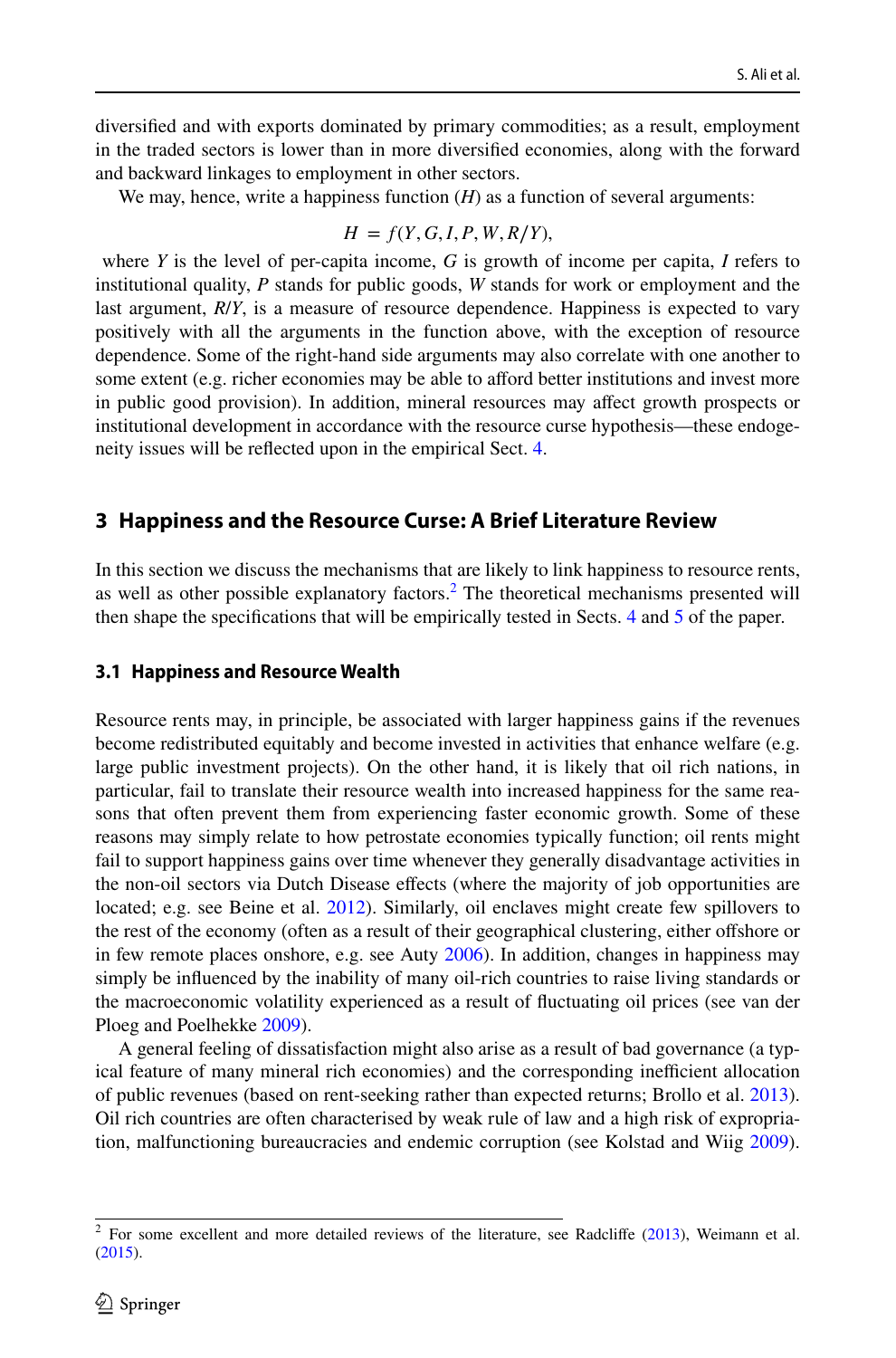

<span id="page-5-0"></span>**Fig. 1** Change in happiness and oil dependence. Note: Abbreviations correspond to 3-letter country ISO codes

The geographic clustering of mineral resource also intensifes (often pre-existing) power struggles and grievances across diferent interest groups (which are often divided across ethnic/religious lines; see Baggio and Papyrakis [2010;](#page-26-0) Hodler [2006](#page-27-10)). Furthermore, the limited democratic accountability typically found in authoritarian oil-rich states can further enhance the general dissatisfaction arising from the mismanagement of mineral rents (and public resources more broadly; Tsui [2011\)](#page-28-8).

Figure [1](#page-5-0) presents a scatterplot linking changes in reported happiness (between 2009 and 2012) to the initial level of oil dependence. Happiness is proxied by the Gallup World Poll measure of average subjective well-being (a measure of average reported satisfaction with life of the residents of each country, with scale from 0 to 10; see Gallup World Poll [2017](#page-27-11)). Oil dependence is measured as the share of oil rents in GDP (data provided by the World Bank [2016\)](#page-28-9). Negative happiness changes characterise both oil rich and scarce economies; however, for high levels of oil dependency (where oil accounts for more than 10% of GDP), there is a much larger proportion of countries experiencing a negative change (please note that the horizontal red line now corresponds to no change in happiness—the vertical red line denotes a level of oil dependence equal to 10%).

#### **3.2 Happiness and Income**

Several empirical analyses argue that increased income does indeed 'buy happiness', although at a diminishing rate: i.e. there is a positive but concave relationship between happiness proxies and average income (Blanchflower and Oswald [2004;](#page-26-7) Easterlin and Angelescu [2012;](#page-27-2) di Tella and MacCulloch [2008\)](#page-26-8). This is in line with the so-called *Easterlin paradox*, suggesting that the relationship between happiness and average income fat-tens out for sufficiently high levels of economic development (see Easterlin [1974](#page-27-12), [2015](#page-27-13)). Economic growth, hence, results in happiness gains primarily for low-income countries,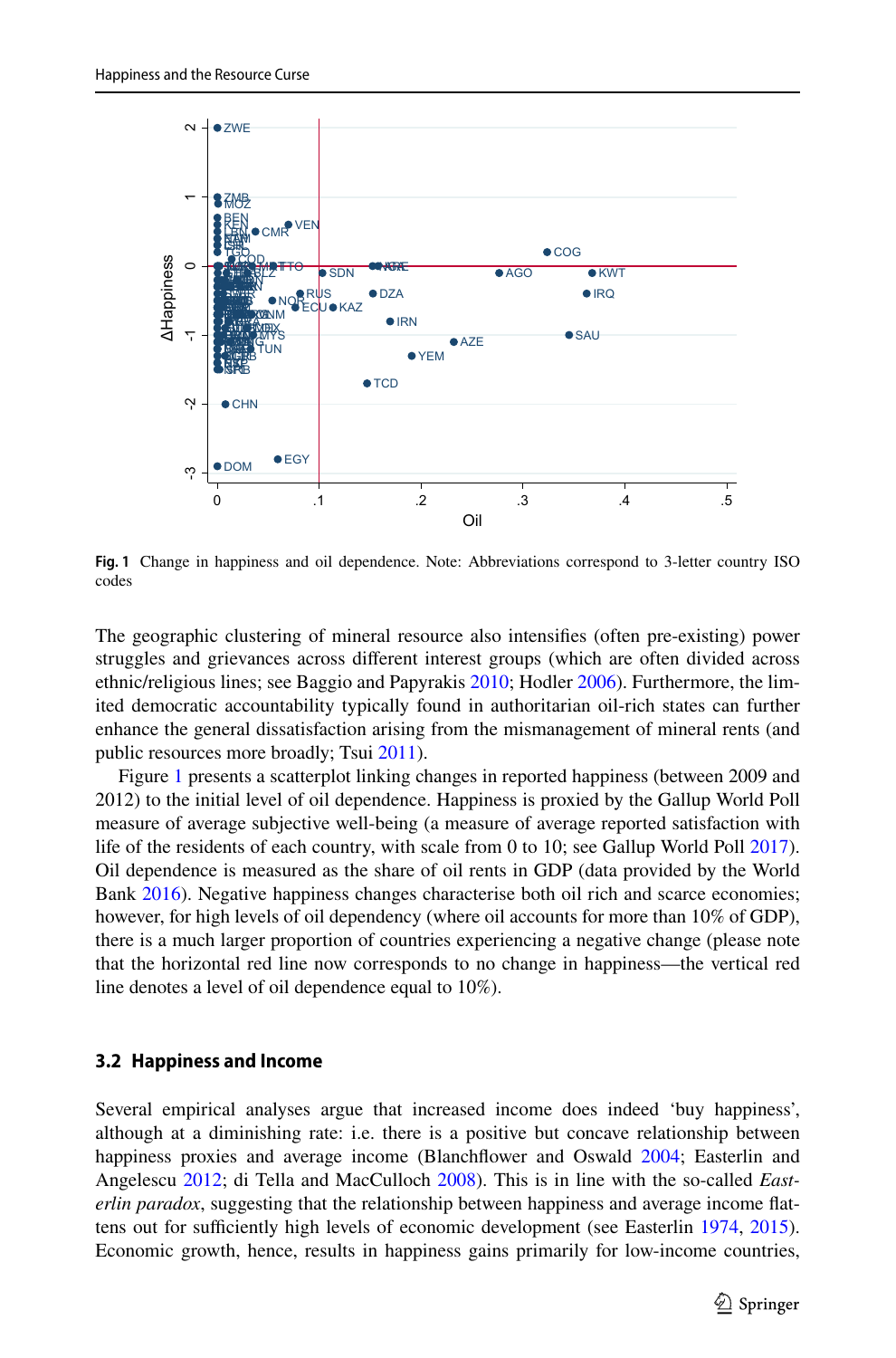where improvements in income levels allows access to some of the basic necessities of life (FitzRoy et al. [2012\)](#page-27-14). In addition, while individuals tend to be also concerned about their relative income, this status return from having higher income with respect to a reference group has little impact on country-level happiness over time. Individuals also tend to quickly adjust to increased income levels (in other words, there is an adaptation/habituation efect, where any positive happiness efects of increases in income tend to fade away over time; di Tella et al. [2010\)](#page-26-15).

#### **3.3 Other Correlates**

Several studies provide empirical support to a strong negative correlation between happiness and *unemployment* (as a result of the associated insecurity and anxiety that job-loss brings about; see Blanchfower et al. [2014](#page-26-16)). Other things equal, unemployed individuals tend to experience reduced life-satisfaction scores by approximately 5–20% (Di Tella et al. [2001;](#page-26-9) Lelkes [2006](#page-27-15)). There is also evidence suggesting that unemployment has a persistent efect on happiness (i.e. it does not decline with the length of unemployment; see Knabe and Rätzel [2011](#page-27-16)).

There is also some tentative evidence pointing to a positive relationship between *education* and happiness (Blanchfower and Oswald [2004;](#page-26-7) Cuñado and de Gracia [2012\)](#page-26-17). For many, education has an intrinsic value since it provides an opportunity for self-improvement and broadening one's interests and understanding of the social world. Some studies, though, find no significant effect of education on happiness (e.g. Flouri  $2004$ ) or even a negative one (Caner [2016\)](#page-26-10). This might be explained by the fact that education often correlates positively with income levels (as well as often unfulflled income aspirations). As a result of this, controlling for income levels might make any positive signifcant statistical relationship between education and happiness to disappear (see Graham and Pettinato [2001\)](#page-27-18).

Several studies claim that *infation* can potentially reduce happiness—individuals tend to dislike infation because of the ensuing uncertainty regarding changes in the cost of living and real income (see Shiller [1997\)](#page-28-10). In general, studies fnd that unemployment tends to be much more harmful than infation in terms of happiness losses (e.g. see Di Tella et al. [2001](#page-26-9), [2003](#page-27-19)), although there seems to be no signifcant efect when one uses aggregate country data (see Bjørnskov [2003](#page-26-18) and Ovaska and Takashima [2006](#page-28-11)). There is also some ambiguity regarding the relationship between *trade* openness and average happiness while trade expansion has the potential for job creation and lower prices, efforts for freer trade worldwide often face stif resistance (as a result of fear of displacement of domestic workers and closure of local industries). Many studies, hence, fnd a negative relationship between measures of trade openness and changes in happiness (e.g. di Tella and MacCulloch [2008;](#page-26-8) Hessami [2011;](#page-27-3) Ovaska and Takashima [2006](#page-28-11)).

Several scholars claim that *environmental problems* have a detrimental efect on happiness—individuals tend to value the local and global ecosystem services provided by natural habitats (Ferrer-i-Carbonell and Gowdy [2007](#page-27-4); Li et al. [2014\)](#page-27-20). Other things equal, those living in polluted areas tend to report lower scores of subjective well-being (see Ferreira et al. [2013\)](#page-27-21). There is also some evidence suggesting a positive link between transparency and happiness. Trust in public institutions, the legal system and the government is associated with higher happiness levels (Hudson [2006](#page-27-22)). Most individuals express preference for a strong *rule of law* system, that shields against meritocracy and prevents inefficiency, unfairness and criminal activity (Tavits [2008\)](#page-28-12).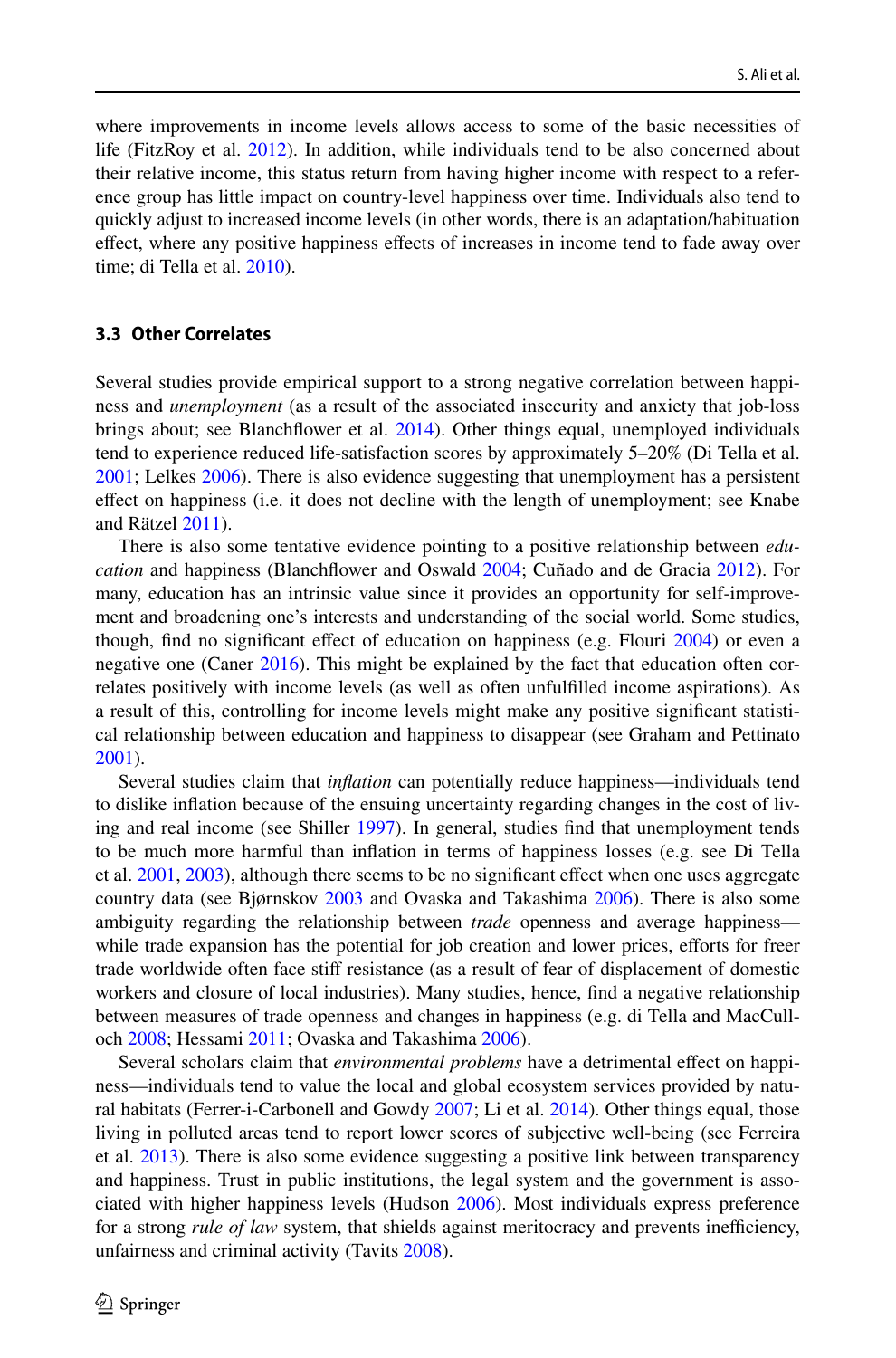#### <span id="page-7-0"></span>**4 Happiness and the Resource Curse: Regression Analysis**

#### **4.1 Data and Estimation**

In this section we examine the dependence of changes in happiness on natural resource wealth, as well as on a vector of other explanatory variables that have been found to be signifcant happiness correlates in the literature. We are especially interested in the sign of the correlation between our measures of natural resources and happiness (given the large evidence in the resource curse literature pointing to inferior development outcomes particularly in mineral rich economies; Gilberthorpe and Papyrakis [2015](#page-27-23); Ross [2015\)](#page-28-13). It is also of interest to explore whether there is a diferentiated impact of diferent types of natural resources on happiness changes—several studies have suggested that point resources (oil, other minerals) are more strongly associated with inferior development outcomes than diffuse resources (agriculture), e.g. see Bulte et al. [\(2005](#page-26-1)), Boschini et al. ([2013\)](#page-26-19) and Leder-man and Maloney ([2007\)](#page-27-24).<sup>3</sup> To identify the dependence of changes in happiness on different natural resource measures we estimate a series of cross-country panel regressions. For the purposes of our analysis the following empirical specifcation is estimated:

$$
\Delta Happiness_{it} = \alpha_0 + \alpha_1 Resource Dependence_{i(t-1)} + \alpha_2 Z_{i(t-1)} + u_i + \varepsilon_{it},
$$
 (1)

where *ΔHappiness<sub>it</sub>* corresponds to changes in happiness for country *i* at time *t*, *Resource Dependence*<sub> $i(t-1)$ </sub> refers to the value of each natural resource sector in total economic activity (in the previous year).  $Z_{i(t-1)}$  corresponds to the vector of (1-year lagged) control variables found to explain variation in happiness across countries in the literature (e.g., income per capita, economic growth, unemployment, education, etc.; see Sect. [2\)](#page-3-0) and  $u_i$  and  $\varepsilon_{i}$ are the country-specifc (time-invariant) and variable components of the error term respec-tively.<sup>[4](#page-7-2)</sup> Our panel data analysis covers the 2000–2012 period.

We opt for a random effects estimation, given that this leads to more efficient parameter estimates for variables exhibiting limited time variation (as it is the case for a number of our happiness determinants, e.g. the indices of resource dependence, education, corruption and income per capita—for a more detailed discussion of these issues, see Hsiao [2007;](#page-27-25) Neumayer [2004;](#page-28-14) Wooldridge [2010\)](#page-28-15). Random effects explore both the between and within country variation (while fxed efects focus only on the latter). The standard errors of variables that fuctuate little over time typically become infated in the case of fxedefects estimators. This is not surprising given that fxed efects estimations involve 'time demeaning' variables to remove time-invariant observables (and as a result, time invariant variables drop out in fxed-efects regressions, while variables with limited time fuctuation typically become statistically insignifcant). A recent example is the analysis by Corrigan ([2014\)](#page-26-20) who demonstrates how regressors typically found to be signifcant determinants of institutional quality (income per capita and democracy) become statistically insignifcant in a fixed-effects setting.<sup>5</sup> In the same vein, when we replicate our random-effects estimations

<span id="page-7-1"></span><sup>&</sup>lt;sup>3</sup> This is likely to be attributed to the geographical concentration and appropriability of different resource types (which tend to be high for the oil industry).

<span id="page-7-2"></span><sup>&</sup>lt;sup>4</sup> "Appendix [1](#page-21-0)" lists countries in the sample (for the richer oil specification of Table [1\)](#page-8-0). "Appendix [2](#page-22-0)" presents a correlation matrix for all regressors and "Appendix [3"](#page-24-0) provides variable descriptions and data sources. Descriptive statistics are presented in "Appendix [4](#page-25-0)".

<span id="page-7-3"></span><sup>&</sup>lt;sup>5</sup> There are also several critiques of the Hausman test (as a means to choose between random and fixed efects estimators) in cases of variables exhibiting little variation over time (Baltagi [2011,](#page-26-21) p. 321; Clark and Linzer [2015\)](#page-26-22).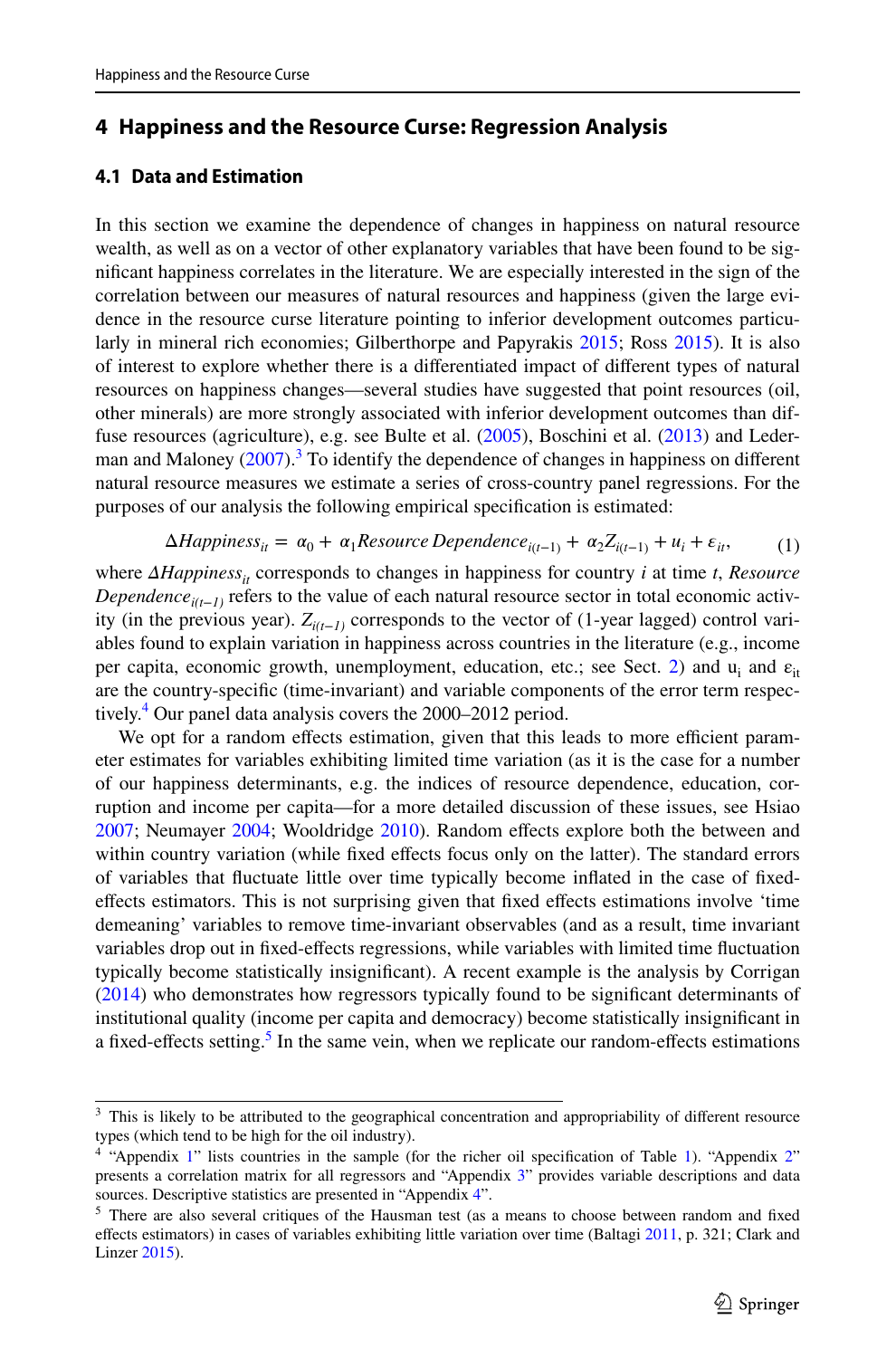| Dependent vari-<br>able                     |                      | $\Delta$ Happiness (1) $\Delta$ Happiness (2) $\Delta$ Happiness (3) $\Delta$ Happiness (4) $\Delta$ Happiness (5) |                      |                      |                      |
|---------------------------------------------|----------------------|--------------------------------------------------------------------------------------------------------------------|----------------------|----------------------|----------------------|
| Constant                                    | $-0.09$              | $-0.58$                                                                                                            | 0.27                 | 0.15                 | 0.44                 |
| Happiness $(t-1)$                           | $-0.41***$<br>(0.04) | $-0.57***$<br>(0.05)                                                                                               | $-0.62***$<br>(0.05) | $-0.69***$<br>(0.05) | $-0.70***$<br>(0.05) |
| Oil dependence                              | $-0.62*$<br>(0.36)   | $-0.83*$<br>(0.49)                                                                                                 | $-0.99*$<br>(0.54)   |                      |                      |
| Mineral depend-<br>ence                     |                      |                                                                                                                    |                      | 0.72<br>(1.09)       |                      |
| Agricultural<br>dependence                  |                      |                                                                                                                    |                      |                      | $-0.35$<br>(0.61)    |
| Income pc                                   | $0.28***$<br>(0.03)  | $0.42***$<br>(0.05)                                                                                                | $0.44***$<br>(0.05)  | $0.49***$<br>(0.05)  | $0.47***$<br>(0.06)  |
| Growth                                      |                      | $1.35***$<br>(0.39)                                                                                                | $1.32**$<br>(0.61)   | $1.30**$<br>(0.56)   | $1.44***$<br>(0.57)  |
| Unemployment                                |                      |                                                                                                                    | $-2.03***$<br>(0.78) | $-2.07***$<br>(0.56) | $-2.18***$<br>(0.71) |
| Education                                   |                      |                                                                                                                    | $-0.74$<br>(2.01)    | 0.45<br>(2.25)       | $-0.34$<br>(2.24)    |
| $\mathbb{R}^2$ overall (within;<br>between) | 0.37<br>(0.56; 0.11) | 0.40<br>(0.65; 0.19)                                                                                               | 0.43<br>(0.69; 0.21) | 0.41<br>(0.72; 0.19) | 0.41<br>(0.73; 0.20) |
| Countries                                   | 126                  | 121                                                                                                                | 118                  | 136                  | 130                  |
| N                                           | 437                  | 322                                                                                                                | 296                  | 333                  | 321                  |

<span id="page-8-0"></span>**Table 1** Changes in happiness and natural resource dependence

Robust standard errors of coefficients in parentheses. Time dummies included in all specifications

\*, \*\*, \*\*\* correspond to a 10, 5 and 1% level of signifcance

using fxed-efects most variables lose statistical signifcance (and typically our random efects estimations are closer to the pooled-OLS estimations given the larger variation across space than time).<sup>[6](#page-8-1)</sup>

#### **4.2 Results and Discussion**

We present our empirical estimations in Table [1](#page-8-0). Our dependent variable (*ΔHappiness*) measures the change in average reported happiness (between 2000–2003, 2003–2006, 2006–2009 and 2009–2012). Happiness is proxied by the Gallup World Poll measure of average subjective well-being (a measure of average reported satisfaction with life of the residents of each country, with scale from 0 to 10—larger values correspond to higher levels of happiness; see Gallup World Poll [2017](#page-27-11)). This is one of the most comprehensible and widely used proxy of cross-country variation in happiness based on extensive opinion surveys (see Deaton [2008;](#page-26-23) Stevenson and Wolfers [2013\)](#page-28-16). In all regressions we add the initial level of happiness (for the beginning of each period, i.e. *Happiness*(t−1)), given that happiness gains are expected to be smaller for countries with high initial happiness levels (given that the happiness index has an upper bound). In Column (1) we add *Oil Dependence* (measured by oil rents as a share of GDP) and income per capita (*Income pc*) as additional

<span id="page-8-1"></span>Results available from the authors upon request.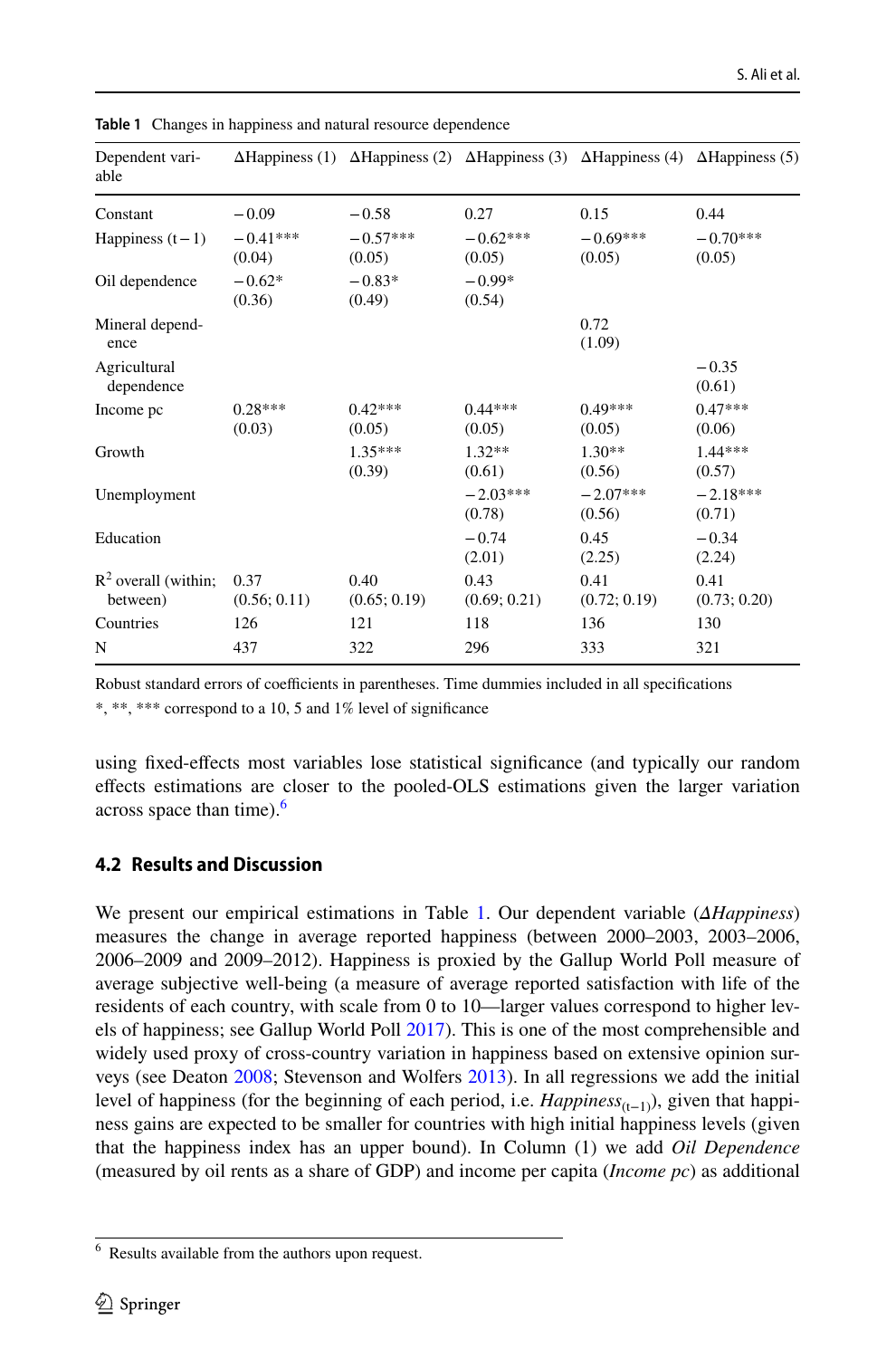explanatory variables (data provided by the World Bank [2016](#page-28-9)). We find evidence of an oilhappiness resource curse (significance at the 10% level)—a 100% difference in the share of oil rents in GDP is associated with a 0.62 units drop in the happiness index (over each 3-year period). This holds when controlling for the initial level of happiness and income per capita (with the latter being positively and signifcantly associated with changes in happiness, as suggested by the literature, see di Tella and MacCulloch [2008\)](#page-26-8). This is an effect of substantial magnitude, given that the −0.62 coefficient of oil dependence refers to efects over a single (3-year) period that can cumulatively make a large diference over time. For example, a diference in oil dependency equal to 60% (which is about the size of the actual diference between the least and most oil dependent economies in our sample), that persists across all 4 subperiods, is associated with a happiness loss of approximately  $(0.62\times0.60\times4)$  one and a half happiness units over the entire 12 year period.<sup>7</sup>

In Column  $(2)$  of Table [1](#page-8-0) we enrich our specification by adding the corresponding *growth* rate of GDP per capita for each period. The oil-happiness resource curse persists, while we also fnd that both the level and growth of per capita income are positively and significantly linked to happiness gains.<sup>[8](#page-9-1)</sup> In Column (3) we also add the *unemployment* rate and the share of educational expenditure in GDP (variable: *education*) as additional regres-sors (data available from the International Labour Organization [2016,](#page-27-26) and United Nations [2016,](#page-28-17) respectively). In line with earlier studies, we fnd unemployment to correlate negatively with changes in happiness (Blanchfower et al. [2014\)](#page-26-16)—on the other hand, the efect of education appears to be statistically insignifcant (something that has been also observed in other studies, e.g. in Caner [2016;](#page-26-10) Flouri [2004](#page-27-17)). All earlier results hold and, the oil-happiness resource curse appears to be slightly stronger—a 100% diference in the share of oil rents in GDP is now associated with a 0.99 units drop in the happiness index. Columns (4) and (5) replicate the richer specifcation of Column (3) for the case of (non-petroleum) mineral and agricultural dependence respectively. *Mineral dependence* is measured as the share of non-petroleum mineral rents (from coal, gas, oil, tin, gold, lead, zinc, iron, copper, nickel, silver, bauxite, phosphate etc.) in GDP (data provided by the World Bank [2016](#page-28-9)). *Agricultural dependence* is captured by the equivalent measure for agricultural production (data by the World Bank [2016](#page-28-9)). The happiness 'resource curse' curse appears to be oil-specific—the corresponding coefficients of non-petroleum minerals and agriculture are both non-signifcant (positive and negative respectively). This is also in line with other papers in the resource curse literature that place particular emphasis on the negative development effects of oil (see Sect. [3](#page-4-0)).

Table [2](#page-10-0) checks for the stability of the oil-happiness resource curse by replicating the richer oil specifcation [Column (3) of Table [1\]](#page-8-0), by frst dropping the educational variable (which was insignifcant) and then introducing in alternate order some of the other happiness determinants discussed in Sect. [3](#page-4-0) (please note, that alternative combinations of these regressors have no efect on the presence of a statistically-signifcant oil-happiness link; results available from the authors upon request). In Columns  $(6)$   $(7)$ ,  $(8)$  and  $(9)$ , we introduce variables capturing *infation*, *trade* openness (the value of imports and exports in GDP), environmental quality (measured by the extent of carbon dioxide damage in national

<span id="page-9-0"></span> $<sup>7</sup>$  It is unlikely that the direction of causality runs from happiness to oil dependence, given that the latter is</sup> to a large extent the result of geographical factors and long-run investment in the extractive sector (which is also confrmed by a series of performed Granger causality tests).

<span id="page-9-1"></span><sup>&</sup>lt;sup>8</sup> This is in line with the so-called adaptation/habituation effect; faster growth can compensate for the fact that individuals tend to quickly adjust to increased income levels, di Tella et al. ([2010\)](#page-26-15).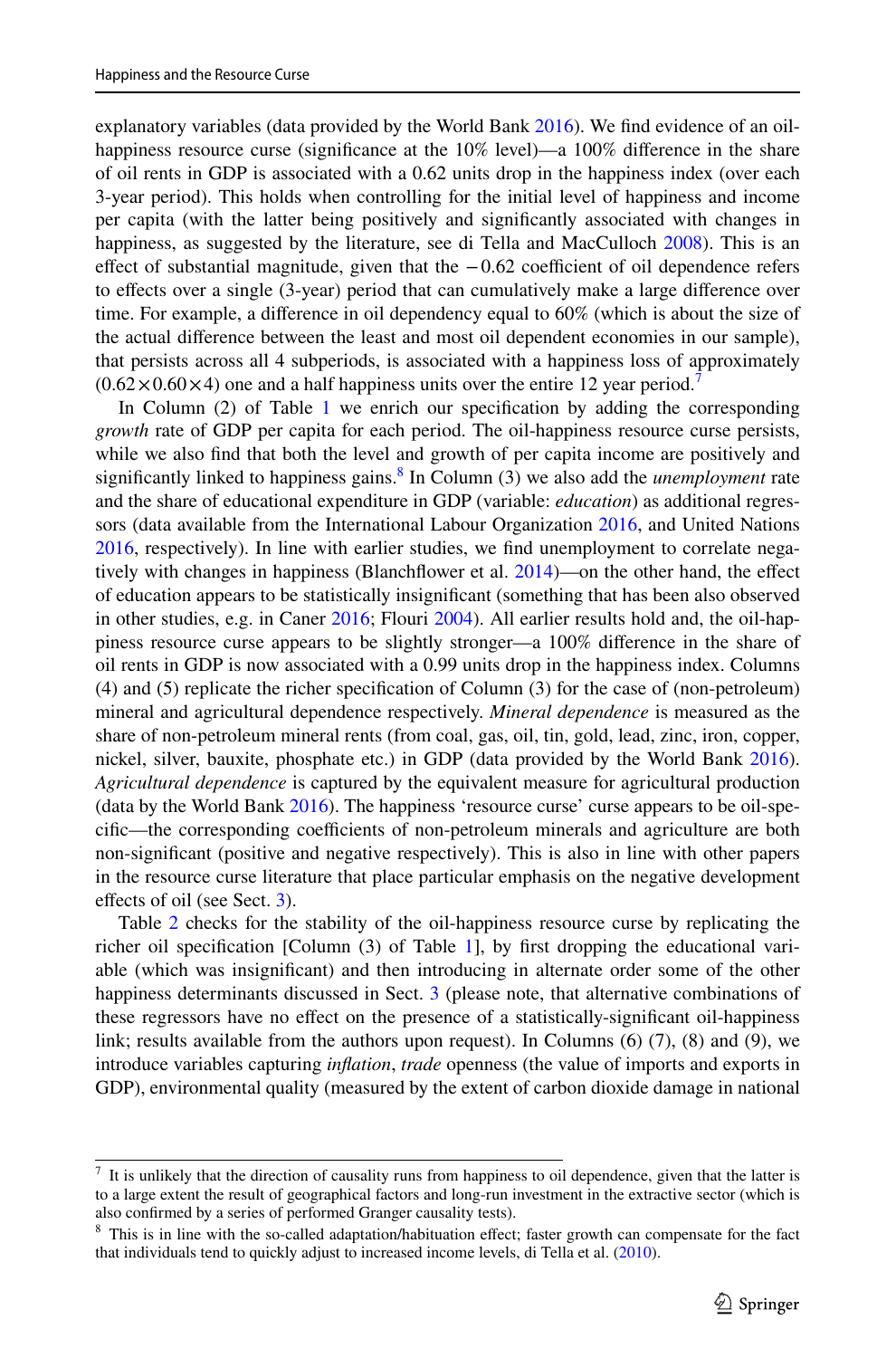| Dependent variable             | $\Delta$ Happiness (6) | $\Delta$ Happiness (7) | $\Delta$ Happiness (8) | $\Delta$ Happiness (9) |
|--------------------------------|------------------------|------------------------|------------------------|------------------------|
| Constant                       | 0.20                   | 0.23                   | 0.27                   | $-0.45$                |
| Happiness $(t-1)$              | $-0.62***$<br>(0.05)   | $-0.61***$<br>(0.05)   | $-0.63***$<br>(0.05)   | $-0.60***$<br>(0.05)   |
| Oil dependence                 | $-0.91*$<br>(0.52)     | $-0.90*$<br>(0.50)     | $-0.91*$<br>(0.53)     | $-1.24*$<br>(0.59)     |
| Income pc                      | $0.44***$<br>(0.05)    | $0.44***$<br>(0.05)    | $0.44***$<br>(0.05)    | $0.51***$<br>(0.07)    |
| Growth                         | $1.33**$<br>(0.52)     | $1.39**$<br>(0.56)     | $1.40**$<br>(0.57)     | $1.40**$<br>(0.55)     |
| Unemployment                   | $-1.94***$<br>(0.73)   | $-1.98***$<br>(0.74)   | $-2.10***$<br>(0.73)   | $-1.95***$<br>(0.71)   |
| Inflation                      | 0.19<br>(0.59)         |                        |                        |                        |
| Trade                          |                        | $-0.12*$<br>(0.07)     |                        |                        |
| CO <sub>2</sub>                |                        |                        | $-0.07$<br>(0.15)      |                        |
| Rule of law                    |                        |                        |                        | $-0.14$<br>(0.09)      |
| $R2$ overall (within; between) | 0.43<br>(0.69; 0.21)   | 0.43<br>(0.69; 0.22)   | 0.43<br>(0.69; 0.20)   | 0.68<br>(0.23; 0.43)   |
| Countries                      | 121                    | 120                    | 121                    | 121                    |
| N                              | 301                    | 299                    | 301                    | 301                    |

<span id="page-10-0"></span>**Table 2** Changes in happiness and oil dependence (alternative regressors)

Robust standard errors of coefficients in parentheses. Time dummies included in all specifications

\*, \*\*, \*\*\* correspond to a 10, 5 and 1% level of signifcance

income<sup>[9](#page-10-1)</sup>—the corresponding variable  $CO_2$  can be perceived as a measure of the carbon intensity of production, as well as of air quality), and *rule of law* (measured by the corresponding World Governance Indicators index in the range of −2.5 to 2.5, where higher values correspond to better performance in rule of law).<sup>[10](#page-10-2)</sup> With the exception of trade, the other control variables are statistically insignifcant once controlling for other country characteristics (the negative and significant trade coefficient is in line with findings from other empirical studies, e.g. Hessami [2011](#page-27-3); Ovaska and Takashima [2006\)](#page-28-11). More importantly, all regressions of Table [2](#page-10-0) point to a negative link between oil dependence and happiness gains, of similar size to the one identified in Table  $1<sup>11</sup>$  $1<sup>11</sup>$  $1<sup>11</sup>$ 

#### **4.2.1 Resource Abundance**

Following Brunnschweiler and Bulte [\(2008](#page-26-24)), scholars working on the development effects of natural resources typically make a distinction between 'resource dependence' and

<span id="page-10-2"></span>

<span id="page-10-1"></span><sup>&</sup>lt;sup>9</sup> The World Bank estimates this at \$20 per ton of carbon times the number of tons of CO<sub>2</sub> emitted. <sup>10</sup> Data for the inflation, trade and CO<sub>2</sub> variables are available by the World Bank ([2016\)](#page-28-9). The source for the rule of law data is WGI  $(2016)$  $(2016)$ .

<span id="page-10-3"></span><sup>&</sup>lt;sup>[1](#page-8-0)1</sup> Replicating Columns (4) and (5) of Table 1 (mineral and agricultural dependence) by introducing the same additional regressors, does not change the earlier fnding of an oil-specifc happiness curse.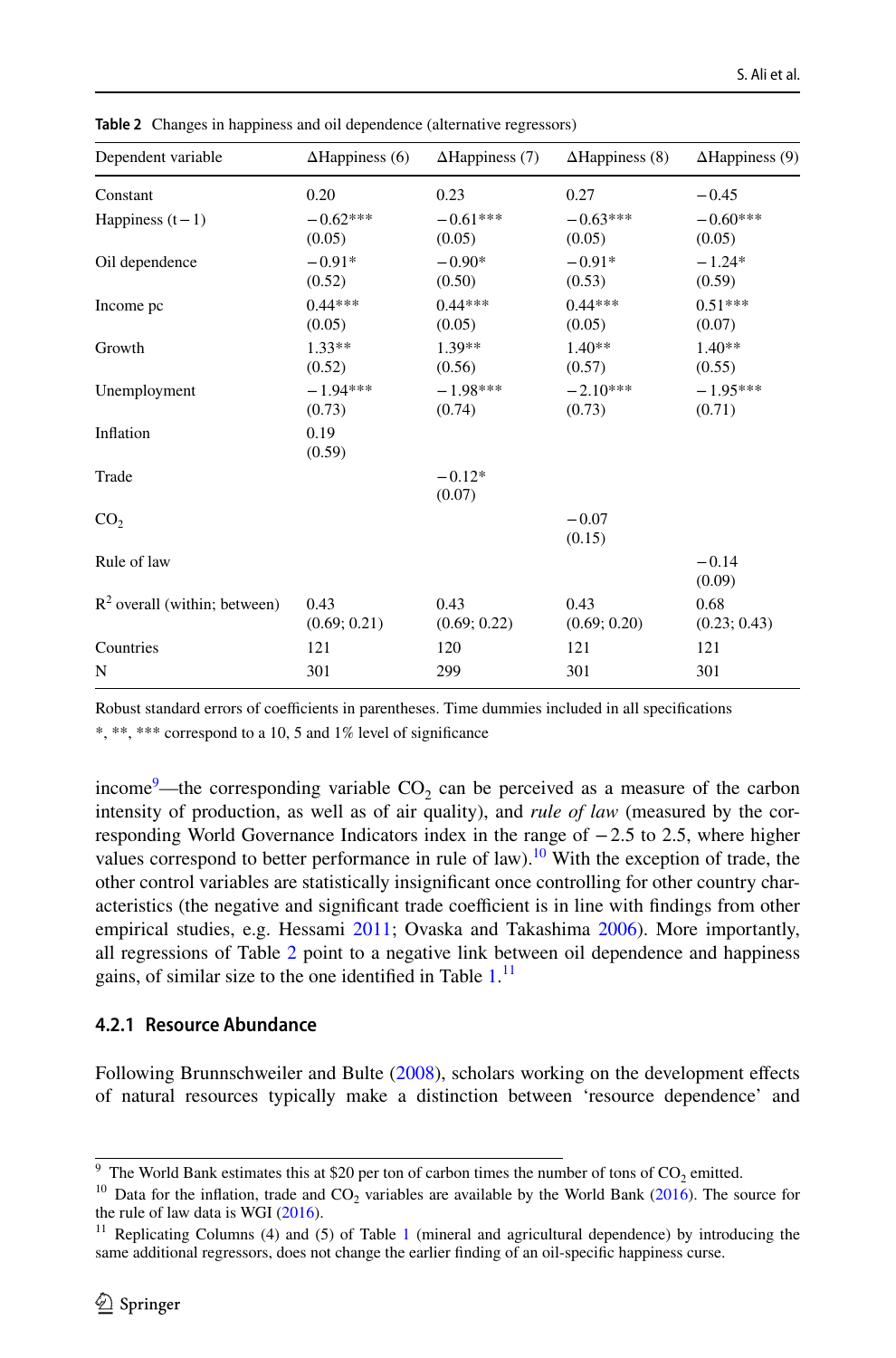'resource abundance' measures. The former express the value of resources in relation to another economic activity (for instance, exports, total income etc.)—the latter express values in terms of a non-economic exogenous variable (e.g. population or land surface) that is unlikely to be determined by natural wealth at least in the short term. A number of econometric explorations of the resource curse fnd that this disappears when expressing mineral values in per capita terms (see, for instance, Kropf [2010;](#page-27-27) Brunnschweiler and Bulte [2008;](#page-26-24) Cavalcanti et al. [2011\)](#page-26-25). Resource dependence measures tend to correlate more highly to resource curse phenomena, given that they capture more accurately how important the resource sector is relative to the rest of the economy.<sup>[12](#page-11-0)</sup> To do justice to this stream of the literature, we replicate the richer specifications  $(3)$ – $(5)$  of Table [1](#page-8-0) (for the case of oil, minerals and agriculture) by using the equivalent measures of resource abundance (that is, the natural logarithm of oil, mineral and agricultural rents in per capita terms; see Table [3\)](#page-13-0). In line with earlier fndings from this stream of the literature, we also observe that the happiness-resource curse disappears for the case of oil abundant (but not necessarily dependent) economies, while it even turns to a blessing for the mineral and agricultural abundant ones [signifcant at the 10% level, see Columns (11) and (12)].

#### **4.2.2 Non‑linear Resource Efects**

In Table [4](#page-14-0) we examine the presence of a non-linear relationship between the diferent measures of resource dependence and changes in happiness—Columns (13)–(15) repeat the specifications found in Columns  $(3)$ – $(5)$  of Table [1](#page-8-0) after incorporating a quadratic term for each of our resource dependence measures. As previously, we only fnd evidence of a resource-happiness curse for the case of oil dependence, but the results now also suggest that oil dependence links to happiness losses only above a specifc threshold level (which, though, tends to be quite low, close to 13%). In other words, oil rents have the potential to increase happiness but, as a whole, the relationship turns negative at relatively low levels of oil dependency.

#### **4.2.3 Growth‑Income Interaction**

Table [5](#page-15-1) introduces a growth-income interaction term in our key specifcations [Columns (3)–(5) of Table [1](#page-8-0)]. In efect, this tests the so-called Easterlin paradox (Easterlin [2015](#page-27-13)), that hypothesises that economic growth yields smaller happiness increments above a certain level of economic development. Indeed, we fnd some evidence in support of the paradox economic growth translates into happiness gains for countries with a GDP per capita level below approximately \$37,000. This is a relatively high, though, threshold level (equivalent to the GDP per capita found in advanced economies, such as the UK and Germany), with few countries, hence exceeding this income level.<sup>[13](#page-11-1)</sup> Most importantly, there is no change to the oil-specifc happiness-resource curse that we identifed in earlier regressions.

<span id="page-11-0"></span><sup>&</sup>lt;sup>12</sup> Resource abundant economies, instead, might not necessarily be highly resource-dependent (and therefore vulnerable to macroeconomic shocks and rent-seeking).

<span id="page-11-1"></span><sup>&</sup>lt;sup>13</sup> For a correct interpretation, one needs to keep in mind that there is also a positive indirect effect of growth on happiness changes, going through the income per capita variable.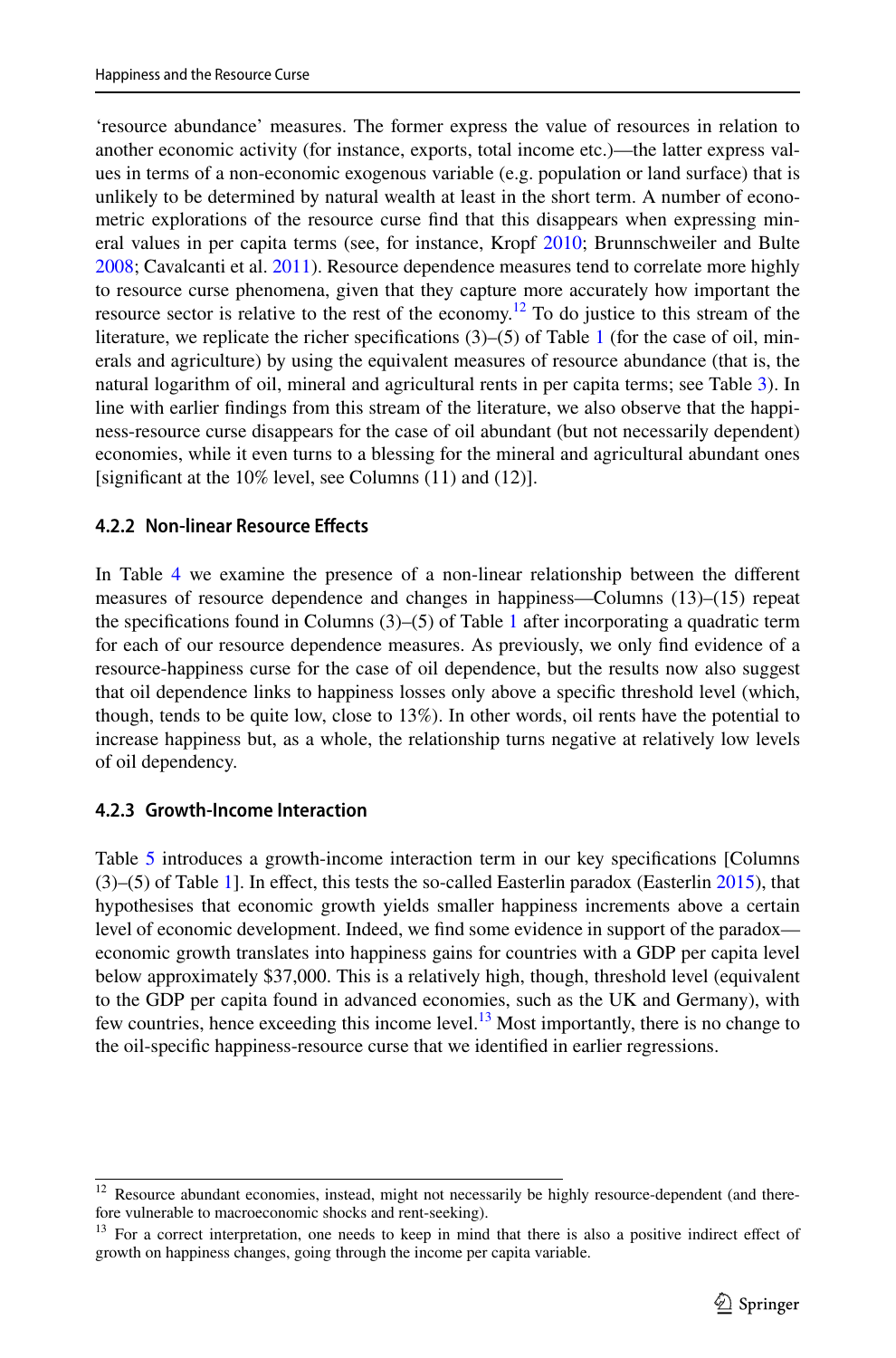#### **4.2.4 Endogeneity Issues and Some Additional Robustness Checks**

Several of the happiness explanatory variables might be endogenous (and dependent on either income levels or natural resource dependence). Natural resource booms and discoveries may for instance raise income per capita levels in the short run but negatively afect economic growth or institutions in the longer term (in accordance with the resource curse hypothesis). For this reason, we run a series of two-stage least squares regressions: in the frst stage, potentially endogenous variables are initially regressed on exogenous instrumental variables (including other covariates appearing in the equation of interest), while in the second stage the endogenous variables are replaced with their frst-stage predicted values. We make use of two variables as instruments: a. proximity to the tropics, captured by *latitude* (data by Hall and Jones [1999](#page-27-28)) and b. the extent of *ethnic fractionalisation* of the population (data by Montalvo and Reynal-Querol [2005](#page-27-29); the index takes values between 0 and 1 with lower scores corresponding to more ethnically homogenous societies). Both have been extensively used in empirical cross-country analysis as proxies that can address the possible endogeneity of several intermediate variables (e.g. for the use of latitude as an instrument for income per capita and institutions, see Angeles and Neanidis [2015](#page-26-26) and Cooray and Schneider [2016](#page-26-27); for the use of ethnic fractionalisation as an instrument for income per capita and institutions, see Faria and Montesinos [2009](#page-27-30) and Mauro [1995](#page-27-31)).

Table [6](#page-16-0) replicates Column (3) of Table [1](#page-8-0) in a two-stage least squares setting for alternative endogenous variables. In Columns (19) and (20), we use latitude and ethnic fractionalisation to instrument for income per capita and growth respectively. The coefficient of oil dependence (in the happiness regression) is of similar size and remains statistically signifcant at the 5% level (suggesting hence, that the relationship between oil and happiness is robust and statistically signifcant even when addressing the potential endogeneity of income per capita and growth). In Columns (21)–(24), we consecutively include four additional regressors in our main happiness specification (the Gini coefficient of income inequality, democracy, government efectiveness, control of corruption), which also become instrumented with latitude and ethnic fractionalisation. These aim to check whether oil dependence may infuence changes in happiness primarily via eroding democratic accountability and institutional quality (or creating less egalitarian societies). The coefficient of oil dependence (for the happiness regressions) remains statistically signifcant.

Although the primary focus is on the second stage (i.e. the link between changes in happiness on oil dependence), it is worth briefy mentioning some key results from the frststage regressions. Oil dependence appears to augment income per capita [Column (19)], reduce income inequality [Column (21)], hamper democracy [Column (22)] and decrease institutional quality (Columns  $23-24$ )—however, as mentioned above, the coefficient of oil in the second-stage happiness regressions remains consistently statistically signifcant (suggesting, hence, that the efect of oil dependence on happiness losses cannot be attributed, at least primarily, to its indirect links with other explanatory variables).

Furthermore, Table [7](#page-18-0) provides some further robustness checks regarding the link between changes in happiness and oil dependence. Columns (25) and (26) repeat Column (3) of Table [1](#page-8-0) but now separately for developing and developed economies (using a GDP per capita level of \$12,000 as the threshold level). The negative efect of oil dependence appears to be much stronger in the case of developing economies. We also fnd similar evidence for the countries located in the tropics (i.e. those countries located 23.5 degrees north/south of the Equator). Column (28) focuses on the years of the global fnancial crisis (hence, only the latest two subperiods of analysis: 2006–2009 and 2009–2012)—the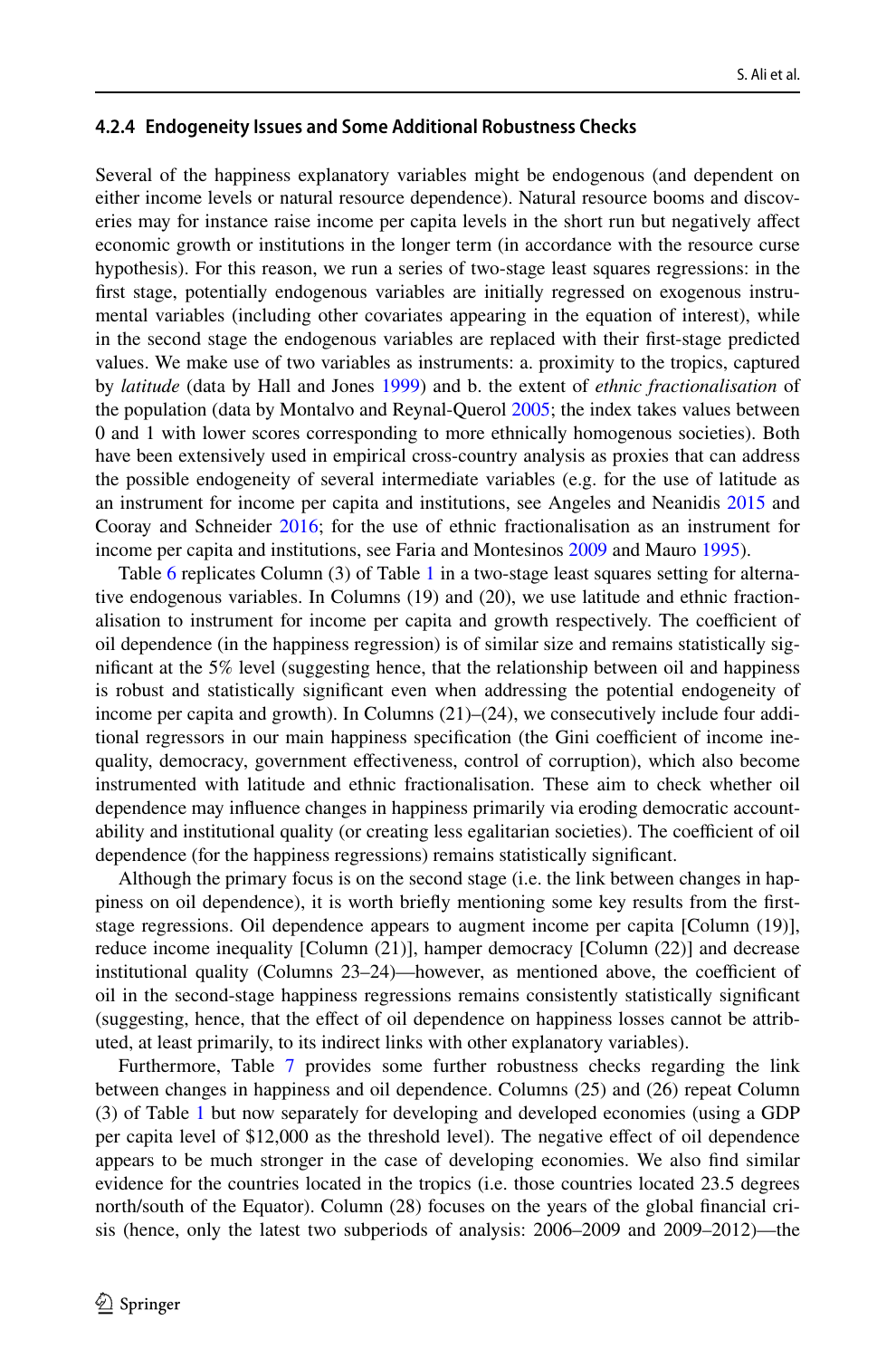| Dependent variable             | $\Delta$ Happiness (10) | $\Delta$ Happiness (11) | $\Delta$ Happiness (12) |
|--------------------------------|-------------------------|-------------------------|-------------------------|
| Constant                       | 0.20                    | 0.13                    | $-0.68$                 |
| Happiness $(t-1)$              | $-0.62***$<br>(0.05)    | $-0.69***$<br>(0.05)    | $-0.70***$<br>(0.05)    |
| Oil abundance                  | 0.004<br>(0.10)         |                         |                         |
| Mineral abundance              |                         | $0.02**$<br>(0.01)      |                         |
| Agricultural abundance         |                         |                         | $0.11**$<br>(0.05)      |
| Income pc                      | $0.44***$<br>(0.05)     | $0.49***$<br>(0.05)     | $0.47***$<br>(0.06)     |
| Growth                         | $1.26**$<br>(0.62)      | $1.25**$<br>(0.56)      | $1.43***$<br>(0.57)     |
| Unemployment                   | $-1.99***$<br>(0.75)    | $-2.32***$<br>(0.64)    | $-2.13***$<br>(0.64)    |
| Education                      | $-0.20$<br>(2.00)       | 0.29<br>(2.10)          | $-0.32$<br>(2.12)       |
| $R2$ overall (within; between) | 0.42<br>(0.67; 0.19)    | 0.41<br>(0.73; 0.19)    | 0.42<br>(0.73; 0.20)    |
| Countries                      | 118                     | 136                     | 130                     |
| N                              | 296                     | 333                     | 321                     |

<span id="page-13-0"></span>**Table 3** Changes in happiness and natural resource abundance

Robust standard errors of coefficients in parentheses. Time dummies included in all specifications

\*, \*\*, \*\*\* correspond to a 10, 5 and 1% level of signifcance

negative efect of oil dependence on happiness is stronger during this period (the coefficient is about half the size in the two preceding periods).<sup>14</sup> Controlling for exchange rate movements (namely the devaluation of local currency against the US dollar), also does not influence considerably the oil coefficient [see Column (29)].

#### **4.3 A Synthesis of Results**

Our research aims at investigating the links between changes in happiness across countries and several measures of resource wealth. We fnd evidence of an oil-happiness resource curse; countries with economies largely dependent on oil fnd it harder to improve the average happiness levels of their citizens over time (Tables [1](#page-8-0), [2\)](#page-10-0). A heavy reliance on other minerals or agriculture, however, has no statistically signifcant efect on changes in happiness (Table [1\)](#page-8-0). We also fnd that it is the relative importance of the oil sector in the economy that matters—when oil rents are expressed in per capita terms (rather than as a share of GDP), the oil-happiness resource curse disappears (Table [3\)](#page-13-0). In addition, our results suggest that oil dependence links to happiness losses only when oil rents account for more than 13% of GDP; it is only when economies rely excessively on the oil industry that countries fail to improve average happiness (Table [4\)](#page-14-0).

<span id="page-13-1"></span><sup>&</sup>lt;sup>14</sup> Results available from the authors upon request.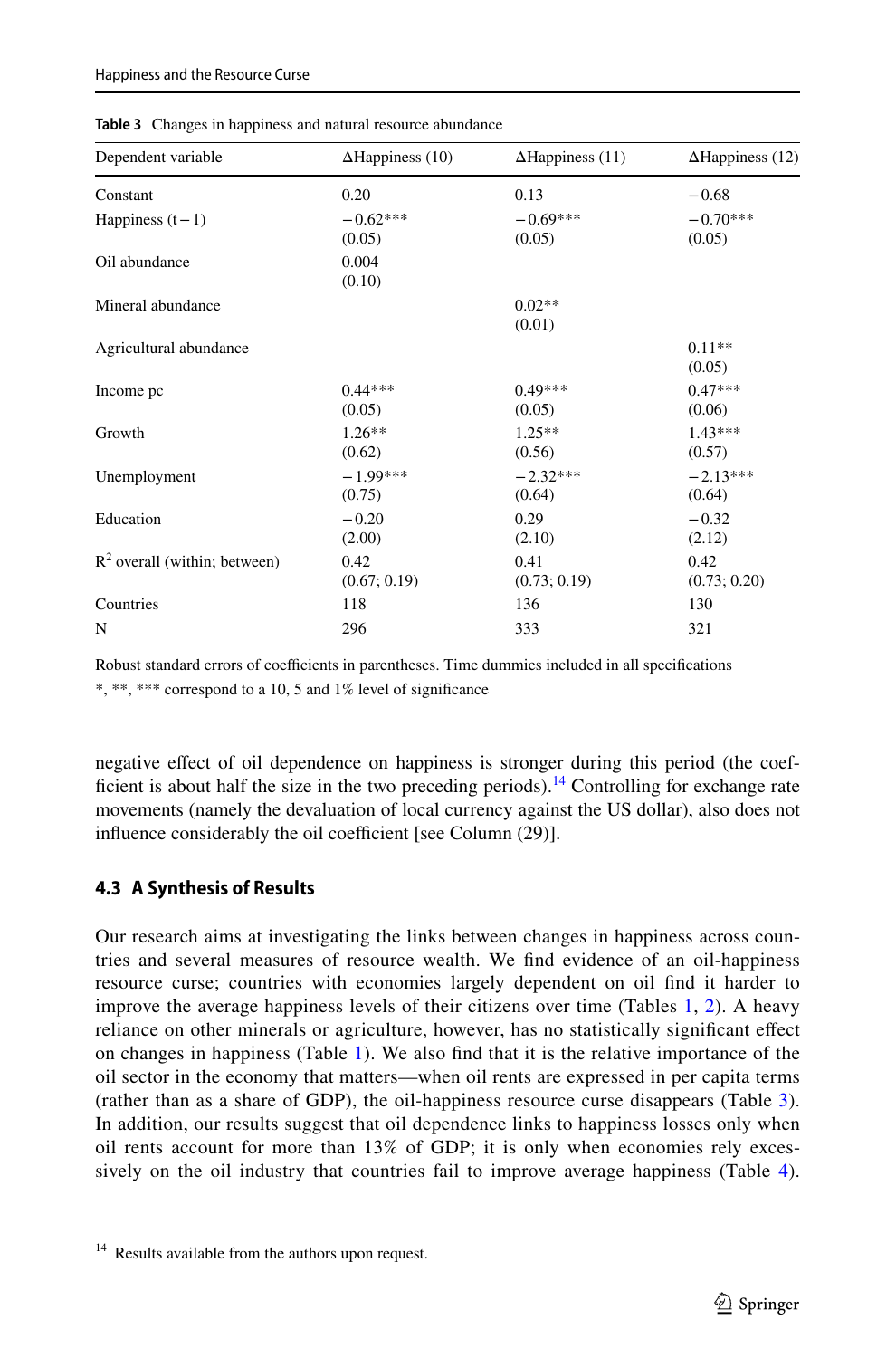| Dependent variable              | $\Delta$ Happiness (13) | $\Delta$ Happiness (14) | $\Delta$ Happiness (15) |
|---------------------------------|-------------------------|-------------------------|-------------------------|
| Constant                        | 0.12                    | 0.15                    | $-0.23$                 |
| Happiness $(t-1)$               | $-0.60***$<br>(0.05)    | $-0.69***$<br>(0.05)    | $-0.72***$<br>(0.05)    |
| Oil dependence                  | $1.63*$<br>(0.99)       |                         |                         |
| Oil dependence squared          | $-6.26**$<br>(2.77)     |                         |                         |
| Mineral dependence              |                         | 1.17<br>(2.43)          |                         |
| Mineral dependence squared      |                         | $-2.32$<br>(10.28)      |                         |
| Agricultural dependence         |                         |                         | 1.97<br>(2.02)          |
| Agricultural dependence squared |                         |                         | $-3.96$<br>(2.92)       |
| Income pc                       | $0.44***$<br>(0.05)     | $0.49***$<br>(0.05)     | $0.54***$<br>(0.08)     |
| Growth                          | $1.37**$<br>(0.59)      | $1.30**$<br>(0.56)      | $1.39**$<br>(0.59)      |
| Unemployment                    | $-2.06***$<br>(0.72)    | $-2.07***$<br>(0.57)    | $-2.22***$<br>(0.68)    |
| Education                       | $-0.36$<br>(1.98)       | 0.43<br>(2.22)          | $-0.27$<br>(2.17)       |
| $R2$ overall (within; between)  | 0.44<br>(0.67; 0.24)    | 0.41<br>(0.72; 0.19)    | 0.42<br>(0.73; 0.20)    |
| Countries                       | 118                     | 136                     | 130                     |
| N                               | 296                     | 333                     | 321                     |

<span id="page-14-0"></span>**Table 4** Changes in happiness and natural resource dependence (quadratic terms)

Robust standard errors of coefficients in parentheses. Time dummies included in all specifications \*, \*\*, \*\*\* correspond to a 10, 5 and 1% level of signifcance

Our analysis also points to the signifcant role of other variables in explaining improvements in happiness across countries. Richer and fast-growing economies fnd it easier to improve average happiness levels (Tables [1](#page-8-0), [2](#page-10-0), [3](#page-13-0) and [4\)](#page-14-0); however, there is evidence of a non-linear efect, with economic growth supporting happiness gains only for countries with a GDP per capita level below approximately \$37,000 (Table [5](#page-15-1)). Non-resource variables may be endogenous (and afected by other explanatory variables); instrumental variable techniques, however, still verify that oil dependence is negatively associated with changes in happiness (Table [6](#page-16-0)). In addition, the oil-happiness link appears to be stronger in the case of developing economies (Table [7\)](#page-18-0). This robust evidence of an oilspecifc happiness curse provides support to the theoretical rationale put forth in Sect. [2](#page-3-0) of the paper; oil-dependent economies may fnd it more difcult, other things equal, to translate resource rents into happiness gains. This efect is likely to be the combined result of overall macroeconomic mismanagement, poor institutions, limited economic diversifcation, increased exposure to price shocks and volatility, and an unequal distribution of revenues from the extractive sector.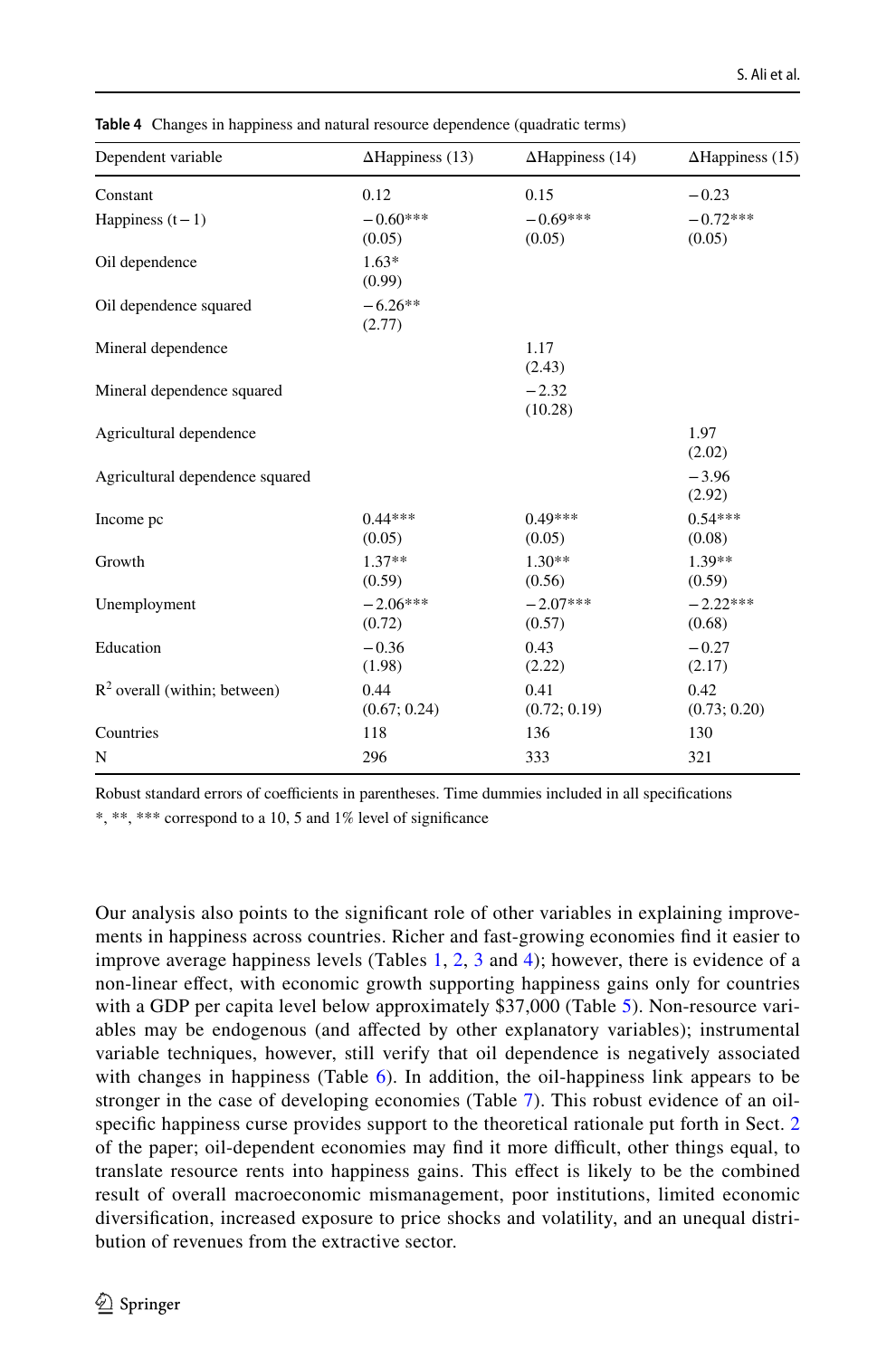| Dependent variable             | $\Delta$ Happiness (16) | $\Delta$ Happiness (17) | $\Delta$ Happiness (18) |
|--------------------------------|-------------------------|-------------------------|-------------------------|
| Constant                       | 0.02                    | $-0.10$                 | 0.38                    |
| Happiness $(t-1)$              | $-0.62***$              | $-0.69***$              | $-0.70***$              |
|                                | (0.05)                  | (0.05)                  | (0.05)                  |
| Oil dependence                 | $-0.92*$<br>(0.55)      |                         |                         |
| Minerals                       |                         | 0.82<br>(1.07)          |                         |
| Agriculture                    |                         |                         | $-0.69$<br>(0.65)       |
| Income pc                      | $0.46***$               | $0.52***$               | $0.48***$               |
|                                | (0.06)                  | (0.05)                  | (0.06)                  |
| Growth                         | $6.11*$                 | $6.58**$                | 7.99***                 |
|                                | (3.35)                  | (2.81)                  | (2.75)                  |
| Growth * income pc             | $-0.58*$                | $-0.65**$               | $-0.81**$               |
|                                | (0.37)                  | (0.32)                  | (0.32)                  |
| Unemployment                   | $-1.82**$               | $-1.84***$              | $-2.01***$              |
|                                | (0.79)                  | (0.57)                  | (0.72)                  |
| Education                      | $-0.56$                 | 0.59                    | $-0.39$                 |
|                                | (1.96)                  | (2.17)                  | (2.12)                  |
| $R2$ overall (within; between) | 0.43                    | 0.41                    | 0.42                    |
|                                | (0.70; 0.21)            | (0.73; 0.19)            | (0.74; 0.20)            |
| Countries                      | 118                     | 136                     | 130                     |
| N                              | 296                     | 333                     | 321                     |

<span id="page-15-1"></span>**Table 5** Changes in happiness and resource dependence (growth-income interaction term)

Robust standard errors of coefficients in parentheses. Time dummies included in all specifications

\*, \*\*, \*\*\* correspond to a 10, 5 and 1% level of signifcance

#### <span id="page-15-0"></span>**5 Happiness Levels and Resource Wealth**

In this section we extend our analysis by looking at how happiness levels (rather than changes over time) correlate with our measures of resource affluence. In Sect. [4](#page-7-0) we found evidence showing that oil-rich nations tend to experience happiness losses over time, other things equal—here, we examine whether these nations also rank lower in the global happiness distribution. Figure [2](#page-18-1) replicates our earlier Fig. [1](#page-5-0) for happiness levels in 2012. The horizontal red line corresponds to the average happiness level for the entire sample (5.9). High levels of happiness appear both for oil rich and scarce economies; however, one can also observe that for high levels of oil dependence (where oil accounts for more than 10% of GDP), there is a proportionately larger share of countries lying below the sample-average happiness level.

Columns (30)–(32) of Table [8](#page-19-0) replicate the last three columns of Table [1](#page-8-0) (which include the three resource dependence indices), with the level of happiness as the dependent variable. Columns (33)–(35) repeat these specifcations for the resource abundance measures. Only two resource wealth indices appear to be statistically signifcant. Agriculture abundance correlates positively with happiness levels, other things equal (Column (35))—on the other hand, oil dependent economies score lower in the global happiness ranking [Column (30)]. In the case of oil dependence, the efect though is not of a substantial magnitude; a diference in resource dependence between a country entirely dependent on oil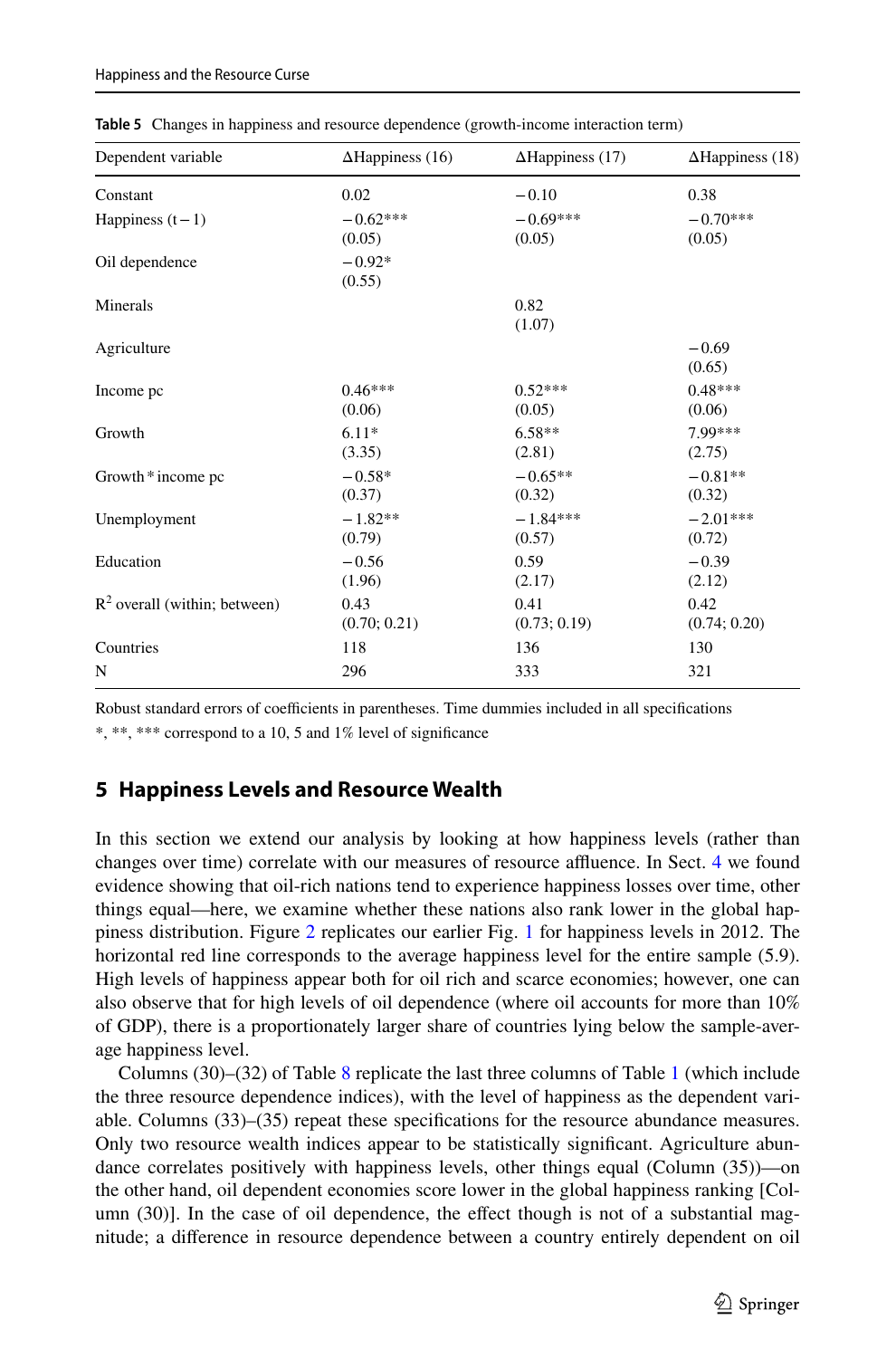| Panel A: (second stage regression) | AHappiness (19)       | AHappiness (20)                                                | AHappiness (21)                                                                                | AHappiness (22)                                                  | AHappiness (23)                                                    | AHappiness (24)                                                                             |
|------------------------------------|-----------------------|----------------------------------------------------------------|------------------------------------------------------------------------------------------------|------------------------------------------------------------------|--------------------------------------------------------------------|---------------------------------------------------------------------------------------------|
|                                    |                       |                                                                |                                                                                                |                                                                  |                                                                    |                                                                                             |
| Constant                           | $-0.02$               | 1.30                                                           | $-0.27$                                                                                        | $-1.36$                                                          | $-2.24$                                                            | $-1.13$                                                                                     |
| $Happiness(t-1)$                   | $-0.59***$<br>(0.08)  | $-0.56***$<br>(0.09)                                           | $-0.50***$                                                                                     | $0.66***$                                                        | $-0.68***$<br>(0.06)                                               | $-0.64***$<br>(0.06)                                                                        |
|                                    |                       |                                                                |                                                                                                |                                                                  |                                                                    |                                                                                             |
| Oil dependence                     | $-1.02**$             |                                                                | $-1.25***$                                                                                     |                                                                  |                                                                    |                                                                                             |
|                                    | (0.46)                | $-1.00***$<br>(0.50)                                           | (0.51)                                                                                         | $-3.33*$<br>(2.03)                                               |                                                                    | $-1.55*$<br>(0.86)                                                                          |
| Income pc                          | $0.43***$             |                                                                | $0.39***$                                                                                      |                                                                  |                                                                    |                                                                                             |
|                                    | $(0.10)$              | $0.34*$<br>(0.19)                                              | $(0.05)$                                                                                       | $0.77***$<br>(0.28)                                              | $-2.32*$<br>(1.39)<br>0.75***<br>(0.29)                            | $0.59***$<br>(0.19)                                                                         |
| Growth                             |                       |                                                                | $1.87***$                                                                                      |                                                                  | $2.79***$                                                          |                                                                                             |
|                                    | $2.05***$<br>(0.69)   |                                                                |                                                                                                |                                                                  |                                                                    |                                                                                             |
| Unemployment                       |                       | 2.17<br>$(7.13)$<br>$-1.65$<br>$(1.11)$<br>$-2.92$<br>$(5.98)$ |                                                                                                | $2.11***$<br>(0.70)<br>(1.52<br>-1.52<br>(1.18)<br>3.46<br>3.16) | $(0.88)$<br>$-2.12$ <sup>*</sup><br>$(1.14)$<br>$4.22$<br>$(5.71)$ | $\begin{array}{l} 2.38^{***} \\ (0.70) \\ (1.03) \\ (1.03) \\ (1.03) \\ (4.82) \end{array}$ |
|                                    | $-1.57$<br>(1.00)     |                                                                |                                                                                                |                                                                  |                                                                    |                                                                                             |
| Education                          | $\frac{0.13}{(3.72)}$ |                                                                |                                                                                                |                                                                  |                                                                    |                                                                                             |
|                                    |                       |                                                                |                                                                                                |                                                                  |                                                                    |                                                                                             |
| iai<br>Gini                        |                       |                                                                | $\begin{array}{l} (0.62) \\ -1.19 \\ (0.94) \\ -1.45 \\ (3.32) \\ (0.21 \\ (0.99) \end{array}$ |                                                                  |                                                                    |                                                                                             |
| Democracy                          |                       |                                                                |                                                                                                |                                                                  |                                                                    |                                                                                             |
|                                    |                       |                                                                |                                                                                                | $-2.34$<br>(2.28)                                                |                                                                    |                                                                                             |
| Government effectiveness           |                       |                                                                |                                                                                                |                                                                  | $-0.46$<br>(0.49)                                                  |                                                                                             |
| Control of Corruption              |                       |                                                                |                                                                                                |                                                                  |                                                                    |                                                                                             |
|                                    |                       |                                                                |                                                                                                |                                                                  |                                                                    | $-0.20$<br>(0.30)                                                                           |
| R <sup>2</sup> overall             | 0.39                  | 0.28                                                           | 0.40                                                                                           | 0.28                                                             | 0.39                                                               | 0.39                                                                                        |
| Panel B: (first stage regression)  | Income pc             | Growth                                                         | iai<br>Gi                                                                                      | Democracy                                                        | Government effec-<br>tiveness                                      | Control of corruption                                                                       |
| Constant                           | 4.50                  | 0.28                                                           | 46.10                                                                                          | 0.60                                                             | $-4.84$                                                            | $-5.06$                                                                                     |
| Latitude                           | $0.04***$             | 0.01                                                           | $-0.37***$                                                                                     | $0.002***$<br>(0.001)                                            | $0.009***$                                                         | $0.02***$<br>(0.01)                                                                         |
|                                    | $(0.01)$              | $(0.01)$                                                       | (0.05)                                                                                         |                                                                  | (0.003)                                                            |                                                                                             |
| Ethnic Fractionalisation           | $-0.21$<br>(0.26)     | $-0.03*$<br>(0.02)                                             | $0.84$<br>(2.56)                                                                               | $0.10*$<br>$(0.05)$                                              | $0.28***$<br>(0.13)                                                | $0.31***$<br>(0.16)                                                                         |
|                                    |                       |                                                                |                                                                                                |                                                                  |                                                                    |                                                                                             |

<span id="page-16-0"></span>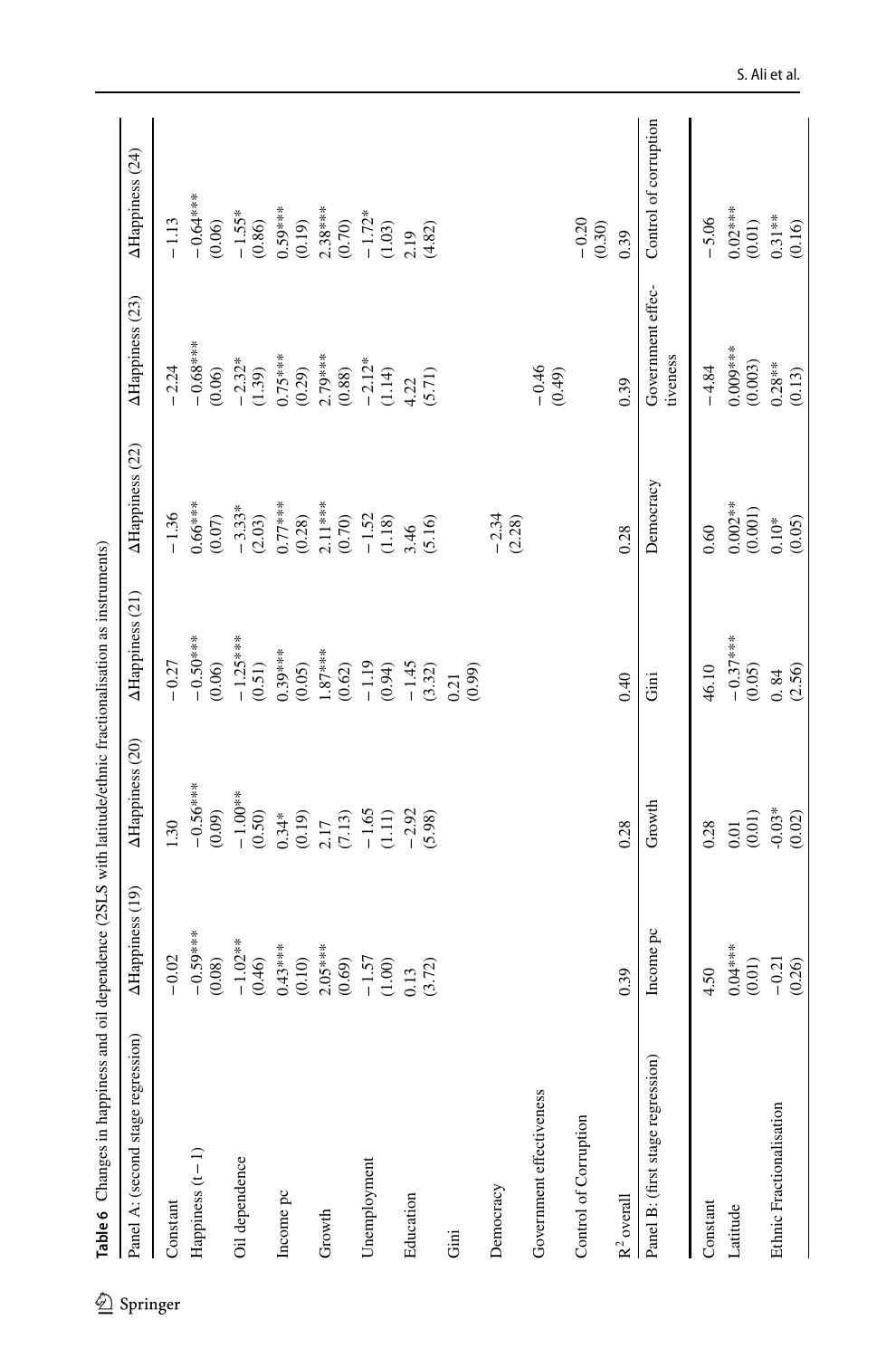| Table 6 (continued)                                                                                |                                                                                              |                                                                                                         |                                                                                                                                                                                                                                        |                                                                                                                                                                                                                                                                                          |                                                                                                                                                                    |                                                                                                                                                                                                                                  |
|----------------------------------------------------------------------------------------------------|----------------------------------------------------------------------------------------------|---------------------------------------------------------------------------------------------------------|----------------------------------------------------------------------------------------------------------------------------------------------------------------------------------------------------------------------------------------|------------------------------------------------------------------------------------------------------------------------------------------------------------------------------------------------------------------------------------------------------------------------------------------|--------------------------------------------------------------------------------------------------------------------------------------------------------------------|----------------------------------------------------------------------------------------------------------------------------------------------------------------------------------------------------------------------------------|
| Panel B: (first stage regression)                                                                  | Income pc                                                                                    | Growth                                                                                                  | iai<br>Gir                                                                                                                                                                                                                             | Democracy                                                                                                                                                                                                                                                                                | Government effec-<br>tiveness                                                                                                                                      | Control of corruption                                                                                                                                                                                                            |
| Happiness $(t-1)$                                                                                  |                                                                                              |                                                                                                         | $-0.18$<br>0.70)                                                                                                                                                                                                                       |                                                                                                                                                                                                                                                                                          |                                                                                                                                                                    | $-0.01$<br>0.04)                                                                                                                                                                                                                 |
| Oil dependence                                                                                     | $\begin{array}{c} 0.58***\\ (0.05)\\ 1.15**\\ (0.52)\end{array}$                             |                                                                                                         |                                                                                                                                                                                                                                        |                                                                                                                                                                                                                                                                                          |                                                                                                                                                                    |                                                                                                                                                                                                                                  |
| Income pc                                                                                          |                                                                                              | $\begin{array}{l} (0.01\\ (0.01)\\ (0.01)\\ (0.01)\\ (0.01)\\ (0.00)\\ (0.001)\\ (0.001)\\ \end{array}$ |                                                                                                                                                                                                                                        |                                                                                                                                                                                                                                                                                          |                                                                                                                                                                    |                                                                                                                                                                                                                                  |
| Growth                                                                                             |                                                                                              |                                                                                                         |                                                                                                                                                                                                                                        |                                                                                                                                                                                                                                                                                          |                                                                                                                                                                    |                                                                                                                                                                                                                                  |
| Unemployment                                                                                       |                                                                                              |                                                                                                         |                                                                                                                                                                                                                                        |                                                                                                                                                                                                                                                                                          |                                                                                                                                                                    |                                                                                                                                                                                                                                  |
| Education                                                                                          | $7.34**$<br>$(0.68)$<br>$(0.60)$<br>$(0.01)$<br>$(0.01)$<br>$(0.04)$<br>$(0.05)$<br>$(0.55)$ | $\begin{bmatrix} -0.01 \\ 0.03 \\ -0.59 \\ 0.39 \\ 0.31 \end{bmatrix}$                                  | $-15.22***$<br>$(6.33)$<br>$0.20$<br>$0.00$<br>$-1.88$<br>$-1.88$<br>$-1.88$<br>$-1.89$<br>$-1.19$<br>$-1.19$<br>$-1.19$<br>$-1.19$<br>$-1.19$<br>$-1.19$<br>$-1.19$<br>$-1.19$<br>$-1.19$<br>$-1.19$<br>$-1.19$<br>$-1.19$<br>$-1.19$ | $\begin{array}{l} 0.01\\ 0.01)\\ 0.93^{***}\\ -0.93^{***}\\ 0.11^{***}\\ -0.05\\ 0.05\\ -0.05\\ 0.02\\ 0.03\\ 0.03\\ 0.03\\ 0.03\\ 0.03\\ 0.03\\ 0.03\\ 0.03\\ 0.03\\ 0.03\\ 0.03\\ 0.03\\ 0.03\\ 0.03\\ 0.03\\ 0.03\\ 0.03\\ 0.03\\ 0.03\\ 0.03\\ 0.03\\ 0.03\\ 0.03\\ 0.03\\ 0.03\\ 0$ | 0.01<br>(0.03)<br>$-2.51***$<br>$-2.51***$<br>(0.26)<br>(0.33)<br>(0.33)<br>(0.35)<br>(0.55)<br>(5.57)<br>(1.97)<br>(1.97)<br>(1.97)<br>(1.98)<br>(2.84)<br>(2.84) | $-2.16$ ***<br>$-2.16$ ***<br>$0.51$ ***<br>$0.11$ ***<br>$0.69$<br>$0.69$<br>$0.69$<br>$0.69$<br>$0.69$<br>$0.69$<br>$0.69$<br>$0.69$<br>$0.69$<br>$0.64$<br>$0.41$<br>$0.40$<br>$0.69$<br>$0.69$<br>$0.69$<br>$0.69$<br>$0.69$ |
| $R^2$ overall                                                                                      |                                                                                              |                                                                                                         |                                                                                                                                                                                                                                        |                                                                                                                                                                                                                                                                                          |                                                                                                                                                                    |                                                                                                                                                                                                                                  |
| Countries                                                                                          |                                                                                              |                                                                                                         |                                                                                                                                                                                                                                        |                                                                                                                                                                                                                                                                                          |                                                                                                                                                                    |                                                                                                                                                                                                                                  |
|                                                                                                    |                                                                                              | 84                                                                                                      | 84                                                                                                                                                                                                                                     |                                                                                                                                                                                                                                                                                          |                                                                                                                                                                    |                                                                                                                                                                                                                                  |
| Robust standard errors of coefficients in parentheses. Time dummies included in all specifications |                                                                                              |                                                                                                         |                                                                                                                                                                                                                                        |                                                                                                                                                                                                                                                                                          |                                                                                                                                                                    |                                                                                                                                                                                                                                  |

Happiness and the Resource Curse

\*, \*\*, \*\*\* correspond to a 10, 5 and 1% level of signifcance

\*, \*\*, \*\*\* correspond to a 10, 5 and 1% level of significance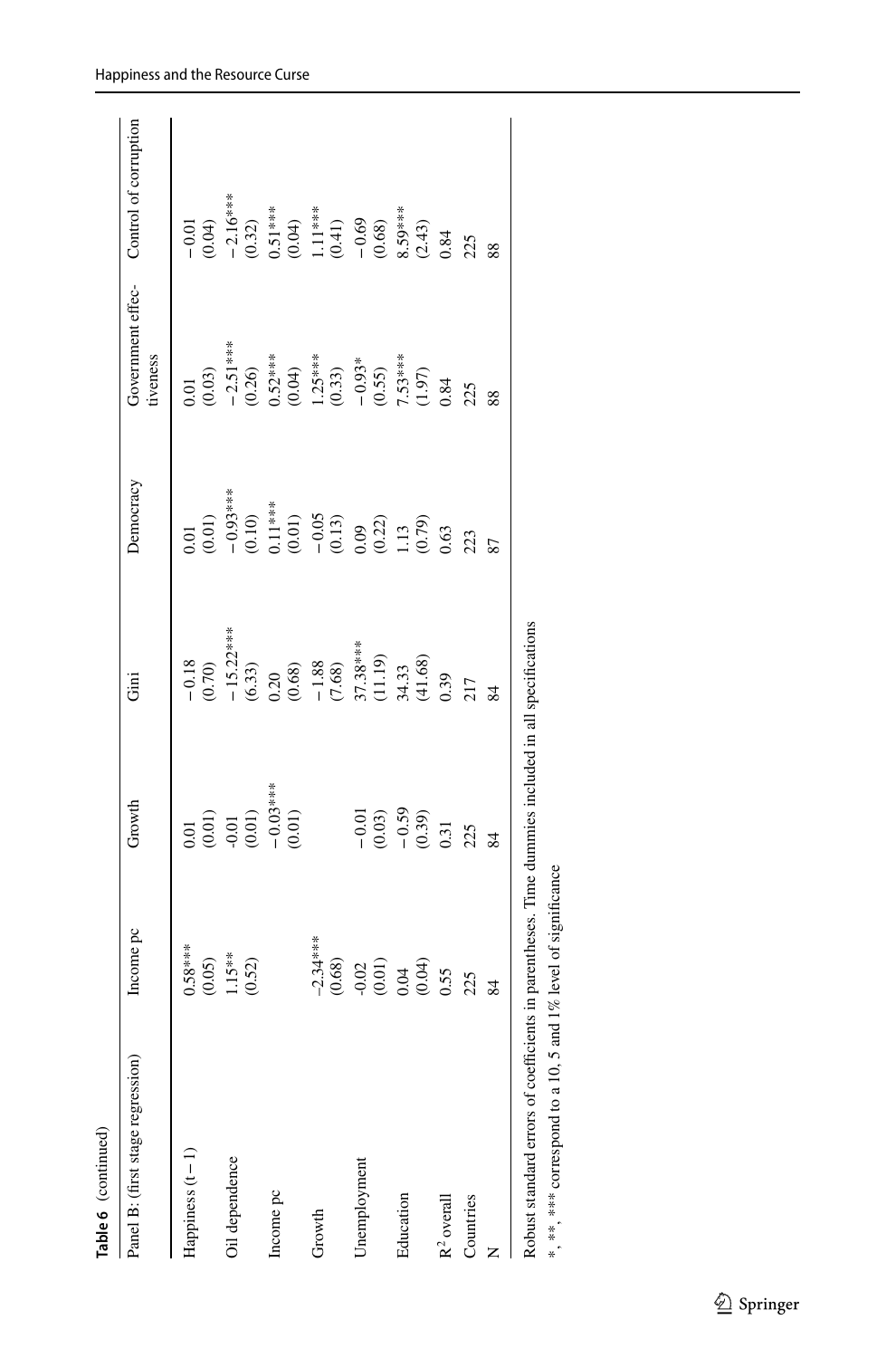| Dependent variable:             | Developing        | Developed      | Tropics $(27)$ | Global financial | Exchange       |
|---------------------------------|-------------------|----------------|----------------|------------------|----------------|
| $\Delta$ Happiness              | countries (25)    | countries (26) |                | crisis $(28)$    | rates $(29)$   |
| Constant                        | 0.49              | $-1.39$        | $-0.39$        | $-0.57$          | 0.38           |
| Happiness $(t-1)$               | $-0.63***$        | $-0.38***$     | $-0.67***$     | $-0.60***$       | $-0.60***$     |
|                                 | (0.06)            | (0.08)         | (0.09)         | (0.06)           | (0.06)         |
| Oil dependence                  | $-1.42**$         | $-0.25$        | $-2.06**$      | $-1.00*$         | $-1.01*$       |
|                                 | (0.63)            | (0.44)         | (0.93)         | (0.55)           | (0.54)         |
| Income pc                       | $0.44***$         | $0.40***$      | $0.60***$      | $0.44***$        | $0.43***$      |
|                                 | (0.07)            | (0.11)         | (0.14)         | (0.06)           | (0.06)         |
| Growth                          | 1.05              | 1.99***        | 1.65           | $1.44**$         | 0.61           |
|                                 | (0.79)            | (0.67)         | (1.34)         | (0.54)           | (0.54)         |
| Unemployment                    | $-1.74**$         | $-2.60*$       | $-1.05$        | $-2.11***$       | $-1.86**$      |
|                                 | (0.89)            | (1.96)         | (1.33)         | (0.89)           | (0.83)         |
| Education                       | $-2.02$<br>(2.36) | 0.24<br>(2.72) | $-5.15(4.98)$  | 0.95<br>(2.02)   | 0.72<br>(2.43) |
| Exchange rate<br>(depreciation) |                   |                |                |                  | 0.09<br>(0.19) |
| $\mathbb{R}^2$ overall (within; | 0.43              | 0.56           | 0.28           | 0.41             | 0.42           |
| between)                        | (0.68; 0.32)      | (0.71; 0.15)   | (0.74; 0.07)   | (0.71; 0.20)     | (0.68; 0.21)   |
| Countries                       | 81                | 42             | 49             | 118              | 118            |
| N                               | 192               | 104            | 109            | 234              | 296            |

<span id="page-18-0"></span>**Table 7** Changes in happiness and oil dependence (some further robustness checks)

Robust standard errors of coefficients in parentheses. Time dummies included in all specifications

\*, \*\*, \*\*\* correspond to a 10, 5 and 1% level of signifcance



<span id="page-18-1"></span>**Fig. 2** Happiness and oil dependence. Note: Abbreviations correspond to 3-letter country ISO codes

and one with no oil resources (i.e. a diference equal to 100%) would only imply a lower happiness level for the former by 0.76 units. This suggests, that although oil dependence results in happiness losses over time (see Sect. [4\)](#page-7-0), this has still not been translated into a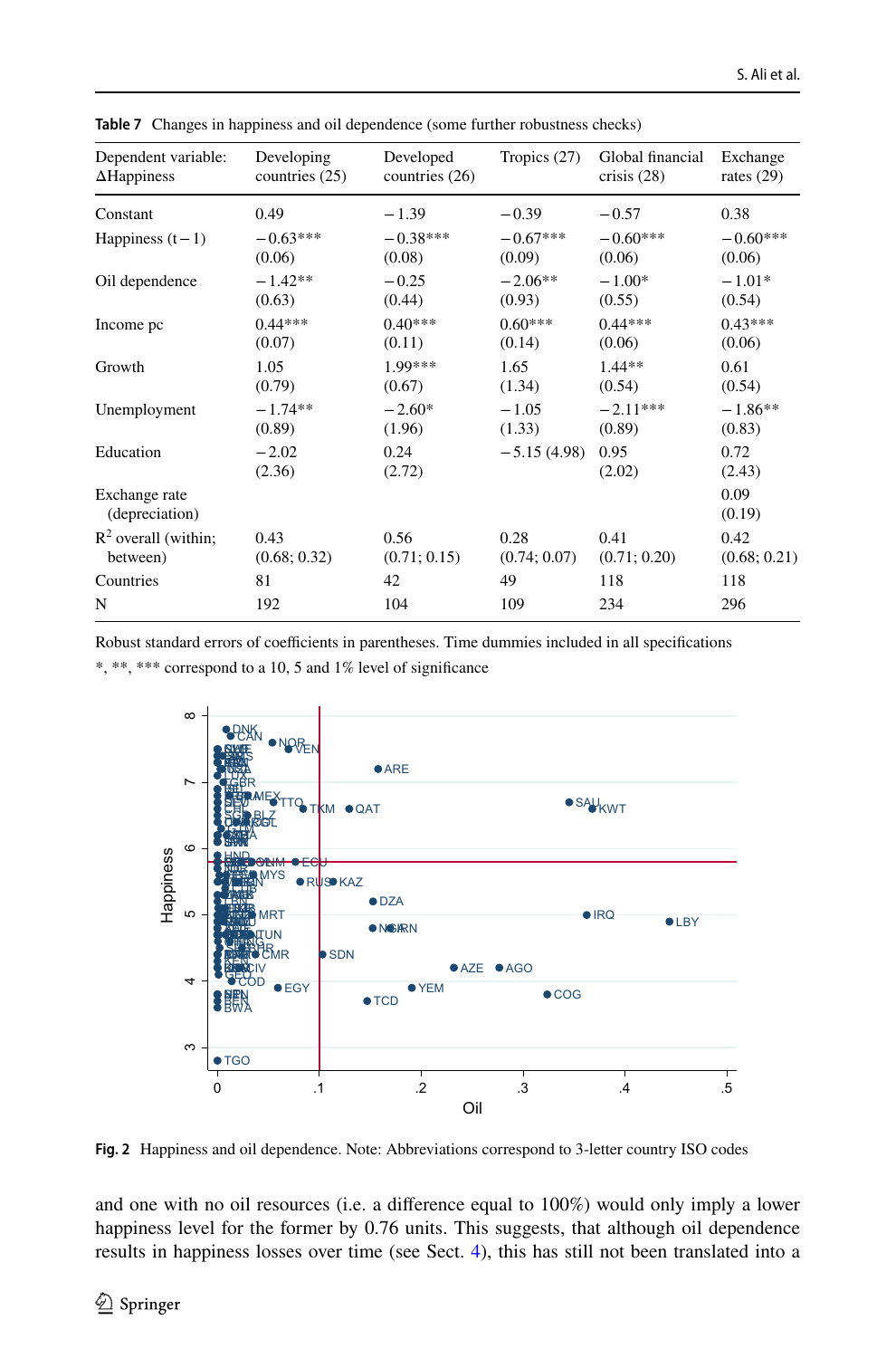| Table 8 Happiness levels and natural resource dependence                                           |                                                                          |                                                                                                                                                |                                                                                                             |                                                                                                            |                                                                                                                                                      |                                                                                                                                                                                                                                                                                                                                     |
|----------------------------------------------------------------------------------------------------|--------------------------------------------------------------------------|------------------------------------------------------------------------------------------------------------------------------------------------|-------------------------------------------------------------------------------------------------------------|------------------------------------------------------------------------------------------------------------|------------------------------------------------------------------------------------------------------------------------------------------------------|-------------------------------------------------------------------------------------------------------------------------------------------------------------------------------------------------------------------------------------------------------------------------------------------------------------------------------------|
| Dependent variable                                                                                 | Happiness (30)                                                           | Happiness (31)                                                                                                                                 | Happiness (32)                                                                                              | Happiness (33)                                                                                             | Happiness (34)                                                                                                                                       | Happiness (35)                                                                                                                                                                                                                                                                                                                      |
| Constant                                                                                           | 1.40                                                                     | 1.21                                                                                                                                           | $1.01\,$                                                                                                    | 1.40                                                                                                       | 1.24                                                                                                                                                 | $-0.15$                                                                                                                                                                                                                                                                                                                             |
| Oil dependence                                                                                     | $-0.76*$<br>(0.44)                                                       |                                                                                                                                                |                                                                                                             |                                                                                                            |                                                                                                                                                      |                                                                                                                                                                                                                                                                                                                                     |
| Mineral dependence                                                                                 |                                                                          | $\frac{1.28}{(0.88)}$                                                                                                                          |                                                                                                             |                                                                                                            |                                                                                                                                                      |                                                                                                                                                                                                                                                                                                                                     |
| Agricultural dependence                                                                            |                                                                          |                                                                                                                                                | $\frac{0.30}{0.68}$                                                                                         |                                                                                                            |                                                                                                                                                      |                                                                                                                                                                                                                                                                                                                                     |
| Oil abundance                                                                                      |                                                                          |                                                                                                                                                |                                                                                                             | $-0.01$<br>$(0.01)$                                                                                        |                                                                                                                                                      |                                                                                                                                                                                                                                                                                                                                     |
| Mineral abundance                                                                                  |                                                                          |                                                                                                                                                |                                                                                                             |                                                                                                            | $^{0.02}_{(0.01)}$                                                                                                                                   |                                                                                                                                                                                                                                                                                                                                     |
| Agricultural abundance                                                                             |                                                                          |                                                                                                                                                |                                                                                                             |                                                                                                            |                                                                                                                                                      | $\begin{array}{l} 0.17 {^{\ast\ast\ast}}\\ 0.06\\ 0.63{^{\ast\ast\ast}}\\ 0.63{^{\ast\ast\ast}}\\ 0.03{^{\ast\ast}}\\ 0.29{^{\ast\ast\ast}}\\ 0.02{^{\ast\ast}}\\ 0.01{^{\ast\ast\ast}}\\ 0.01{^{\ast\ast\ast}}\\ 0.03{^{\ast\ast}}\\ 0.03{^{\ast\ast}}\\ 0.03{^{\ast}}\\ 0.02{^{\ast}};0.67{^{\ast}}\\ 155{^{\ast}}\\ \end{array}$ |
| Income pc                                                                                          | $0.56***$                                                                |                                                                                                                                                |                                                                                                             |                                                                                                            |                                                                                                                                                      |                                                                                                                                                                                                                                                                                                                                     |
|                                                                                                    | (0.04)                                                                   |                                                                                                                                                | $0.60***$<br>(0.05)                                                                                         | $0.56***$                                                                                                  |                                                                                                                                                      |                                                                                                                                                                                                                                                                                                                                     |
| Growth                                                                                             |                                                                          |                                                                                                                                                |                                                                                                             |                                                                                                            |                                                                                                                                                      |                                                                                                                                                                                                                                                                                                                                     |
|                                                                                                    |                                                                          |                                                                                                                                                |                                                                                                             |                                                                                                            |                                                                                                                                                      |                                                                                                                                                                                                                                                                                                                                     |
| Unemployment                                                                                       | 0.48*<br>(0.29)<br>(0.29)<br>- 0.04***<br>(0.01)<br>0.02<br>0.59<br>0.59 | $0.58***$<br>$(0.03)$<br>$0.45$<br>$(0.29)$<br>$(0.01)$<br>$(0.01)$<br>$(0.01)$<br>$(0.03)$<br>$(0.03)$<br>$(0.03)$<br>$(0.23; 0.68)$<br>$162$ | 0.44<br>$(0.28)$<br>$-0.04***$<br>$-0.04***$<br>$(0.01)$<br>$(0.01)$<br>$(0.03)$<br>$(0.24; 0.66)$<br>$155$ | 0.48*<br>(0.29)<br>$-0.04$ ***<br>$-0.04$ ***<br>(0.01)<br>(0.03)<br>(0.59<br>(0.25; 0.65)<br>(0.25; 0.65) | $0.57***$<br>$(0.03)$<br>$(0.04)$<br>$(0.30)$<br>$(0.30)$<br>$(0.00****)$<br>$(0.01)$<br>$(0.04)$<br>$(0.03)$<br>$(0.02)$<br>$(0.23; 0.68)$<br>$162$ |                                                                                                                                                                                                                                                                                                                                     |
| Education                                                                                          |                                                                          |                                                                                                                                                |                                                                                                             |                                                                                                            |                                                                                                                                                      |                                                                                                                                                                                                                                                                                                                                     |
|                                                                                                    |                                                                          |                                                                                                                                                |                                                                                                             |                                                                                                            |                                                                                                                                                      |                                                                                                                                                                                                                                                                                                                                     |
| $R2$ overall (within; between)                                                                     |                                                                          |                                                                                                                                                |                                                                                                             |                                                                                                            |                                                                                                                                                      |                                                                                                                                                                                                                                                                                                                                     |
|                                                                                                    | (0.25; 0.66)                                                             |                                                                                                                                                |                                                                                                             |                                                                                                            |                                                                                                                                                      |                                                                                                                                                                                                                                                                                                                                     |
| Countries                                                                                          | 134                                                                      |                                                                                                                                                |                                                                                                             |                                                                                                            |                                                                                                                                                      |                                                                                                                                                                                                                                                                                                                                     |
| Z                                                                                                  | 434                                                                      | 500                                                                                                                                            |                                                                                                             | 134                                                                                                        | 500                                                                                                                                                  | 478                                                                                                                                                                                                                                                                                                                                 |
| Robust standard errors of coefficients in parentheses. Time dummies included in all specifications |                                                                          |                                                                                                                                                |                                                                                                             |                                                                                                            |                                                                                                                                                      |                                                                                                                                                                                                                                                                                                                                     |

\*, \*\*, \*\*\* correspond to a 10, 5 and 1% level of signifcance

<span id="page-19-0"></span>\*, \*\*\*, \*\*\* correspond to a 10, 5 and 1% level of significance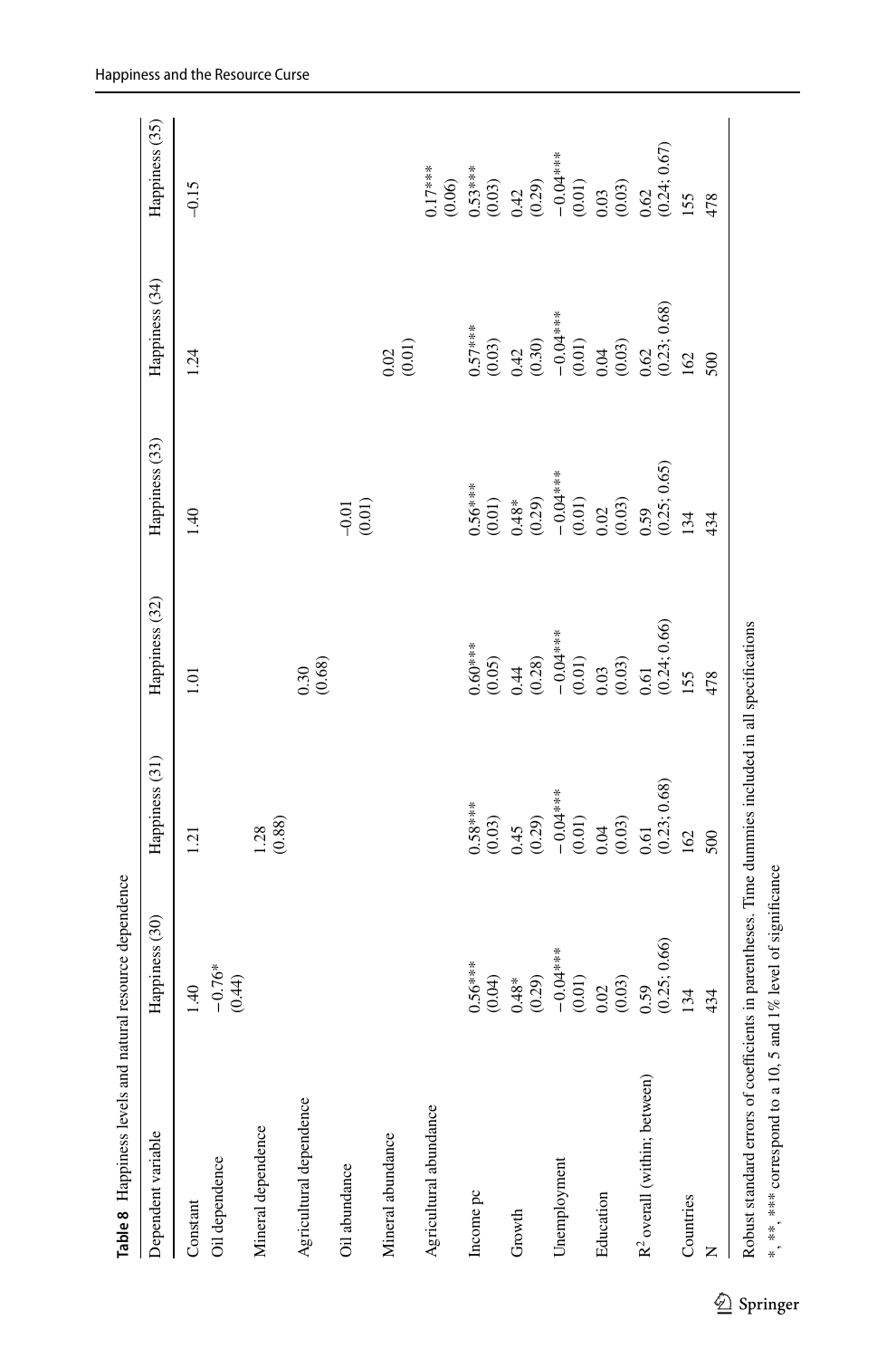signifcant downgrade of oil-rich nations in the global happiness distribution. This is similar to what economists observe when looking at the resource curse through the lens of the income per capita distribution—while oil-rich nations tend to grow at a slower pace, they still do not score much lower in the global income per capita distribution, other things equal (see Carmignani and Chowdhury [2012](#page-26-28)).

#### <span id="page-20-0"></span>**6 Conclusions**

There has been a growing interest in recent years in the 'resource curse', and more generally in the relationship between natural resources and several welfare indices. In parallel (but regrettably independently) a separate empirical literature in recent decades has probed into the determinants of happiness and subjective well-being (using either country or household data). To our knowledge, this is the frst empirical attempt to bring these two separate strands of the literature together. Consistent with prior empirical evidence of a resource curse in oil-rich nations, we fnd that oil rents are negatively linked to improvements in happiness over time. This happiness 'resource curse' curse appears to be oil-specifc and holds both for the levels as well as changes in happiness.

These fndings have signifcant policy implications for oil-rich nations. Governments in these countries need to take corrective actions that improve the average life satisfaction of their citizens (in line with the discussion of Sects. [2](#page-3-0) and [3](#page-4-0)—i.e. by ensuring a more equitable distribution of oil rents, more transparency and accountability, efficient bureaucracies etc.). The extractive industry needs to be actively involved in such debates to ensure that any ancillary benefts are enhanced (e.g. in terms of local employment, infrastructure etc.), while any negative externalities (e.g. regarding displacement of local communities, environmental impacts) are minimised. More broadly, policy-makers and researchers need to realise that the resource curse focus needs to shift from the immediate (and often more visible) growth efects towards broader welfare impacts—in other words, any development strategy based on extraction needs to critically refect on the intended use of accrued resource rents and the distributive aspects of associated policies. We argue that measured happiness would make a better target for government policy (in oil rich states but not only) than GDP. This stresses the necessity of improving the data reliability of happiness measures in the future (ideally across multiple dimensions of human well-being) and creating adjusted GDP values that incorporate elements of well-being typically ignored in national accounts (e.g. environmental and social externalities, informal production, inequality in income and access to resources etc.). By construction, existing happiness indices are constrained by an upper and lower bound—in other words, while individuals and countries can perpetually get wealthier (at least in theory), increases in happiness cannot be without limits.

The relationship between natural resource management and several measures of socioeconomic development is intriguing but certainly a complex one (as evident from the number of empirical analyses on the issue in the last two decades)—our paper is simply a frst attempt to explore the fascinating relationship between oil rents and happiness. Several limitations remain. Future empirical work could attempt to unravel the channels (mechanisms) through which natural resources can afect happiness levels and changes. In addition, our happiness index is simply an average and, hence, does not reveal any information about the distribution and inequality of perceived well-being levels within each country's population. Case studies and more disaggregated econometric models should complement the more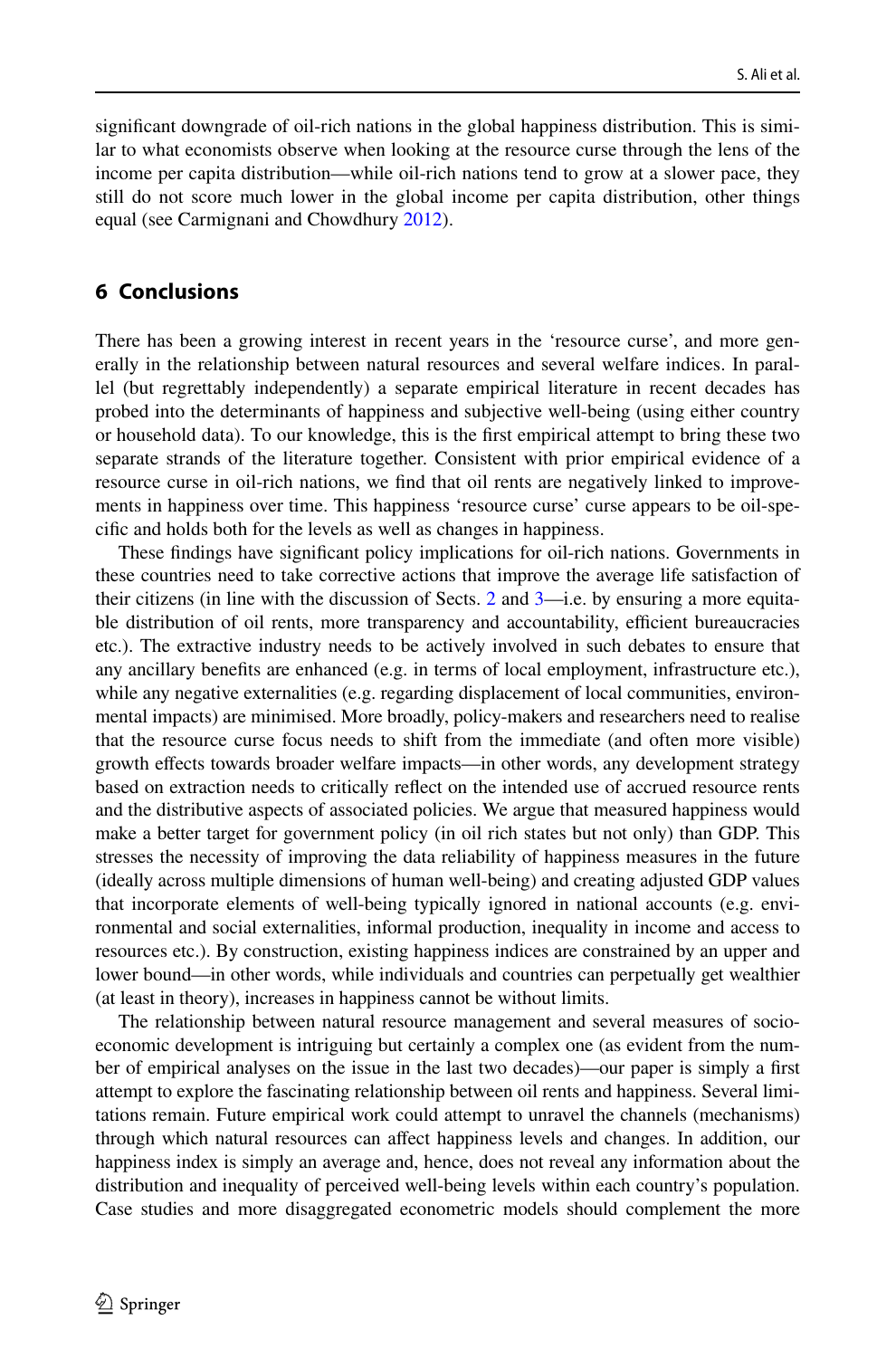aggregate country-specific analysis by examining the localised effects of oil presence (e.g. as in the case of environmental externalities or employment creation). In addition, it might be the case that the scale used to measure happiness is perceived diferently within diferent cultural contexts and subnational studies may be more suitable for comparison purposes. Furthermore, the subperiods of our analysis have a relatively short time span (of 4 years) longer time series will allow in the future to uncover relationships that are less likely to be infuenced by short-term fuctuations (in happiness and other explanatory variables).

**Open Access** This article is distributed under the terms of the Creative Commons Attribution 4.0 International License ([http://creativecommons.org/licenses/by/4.0/\)](http://creativecommons.org/licenses/by/4.0/), which permits unrestricted use, distribution, and reproduction in any medium, provided you give appropriate credit to the original author(s) and the source, provide a link to the Creative Commons license, and indicate if changes were made.

#### <span id="page-21-0"></span>**Appendix 1**

See Table [9](#page-21-1).

# **Table 9** List of countries in

<span id="page-21-1"></span>

| Table 9 List of countries in<br>sample | Albania          | Iran               | Tajikistan           |
|----------------------------------------|------------------|--------------------|----------------------|
|                                        | Algeria          | Iraq               | Thailand             |
|                                        | Angola           | Ireland            | Togo                 |
|                                        | Argentina        | Israel             | Trinidad and Tobago  |
|                                        | Armenia          | Italy              | Tunisia              |
|                                        | Australia        | Jamaica            | Turkey               |
|                                        | Austria          | Japan              | Ukraine              |
|                                        | Azerbaijan       | Jordan             | United Kingdom       |
|                                        | Bangladesh       | Kazakhstan         | <b>United States</b> |
|                                        | <b>Belarus</b>   | Kenya              | Uruguay              |
|                                        | Belize           | Kuwait             | Uzbekistan           |
|                                        | Belgium          | Kyrgyz Republic    | Venezuela            |
|                                        | Benin            | Latvia             | Vietnam              |
|                                        | Bolivia          | Lebanon            | Yemen, Rep.          |
|                                        | <b>Botswana</b>  | Lithuania          | Zambia               |
|                                        | <b>Brazil</b>    | Luxembourg         | Zimbabwe             |
|                                        | Bulgaria         | Malaysia           |                      |
|                                        | Cambodia         | Malta              |                      |
|                                        | Cameroon         | Mauritania         |                      |
|                                        | Canada           | Mexico             |                      |
|                                        | Chad             | Mongolia           |                      |
|                                        | Chile            | Morocco            |                      |
|                                        | China            | Mozambique         |                      |
|                                        | Colombia         | Namibia            |                      |
|                                        | Congo, Dem. Rep. | Nepal              |                      |
|                                        | Congo, Rep.      | <b>Netherlands</b> |                      |
|                                        | Costa Rica       | New Zealand        |                      |
|                                        | Croatia          | Nicaragua          |                      |
|                                        | Cuba             | Nigeria            |                      |
|                                        |                  |                    |                      |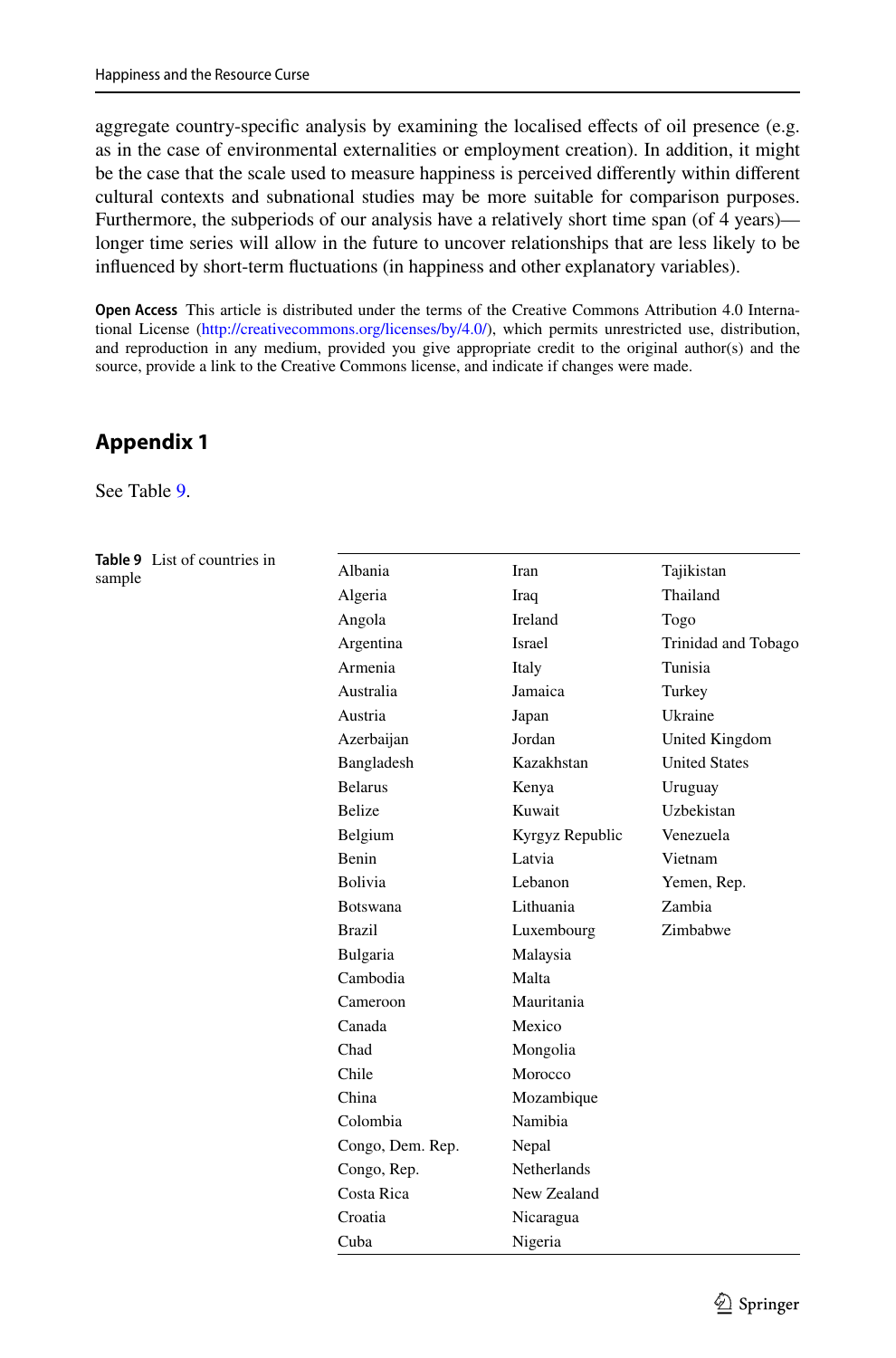**Table 9** (continued)

| Cyprus             | Norway       |
|--------------------|--------------|
| Czech Republic     | Pakistan     |
| Denmark            | Panama       |
| Dominican Republic | Paraguay     |
| Ecuador            | Peru         |
| Egypt              | Philippines  |
| El Salvador        | Poland       |
| Estonia            | Portugal     |
| Ethiopia           | Romania      |
| Finland            | Russia       |
| France             | Saudi Arabia |
| Georgia            | Senegal      |
| Germany            | Serbia       |
| Ghana              | Singapore    |
| Greece             | Slovakia     |
| Guatemala          | Slovenia     |
| Haiti              | South Africa |
| Honduras           | Spain        |
| Hungary            | Sri Lanka    |
| Iceland            | Sudan        |
| India              | Sweden       |
| Indonesia          | Switzerland  |
|                    |              |

Countries appearing in specifcation 3 of Table [1](#page-8-0)

# <span id="page-22-0"></span>**Appendix 2**

See Table [10](#page-23-0).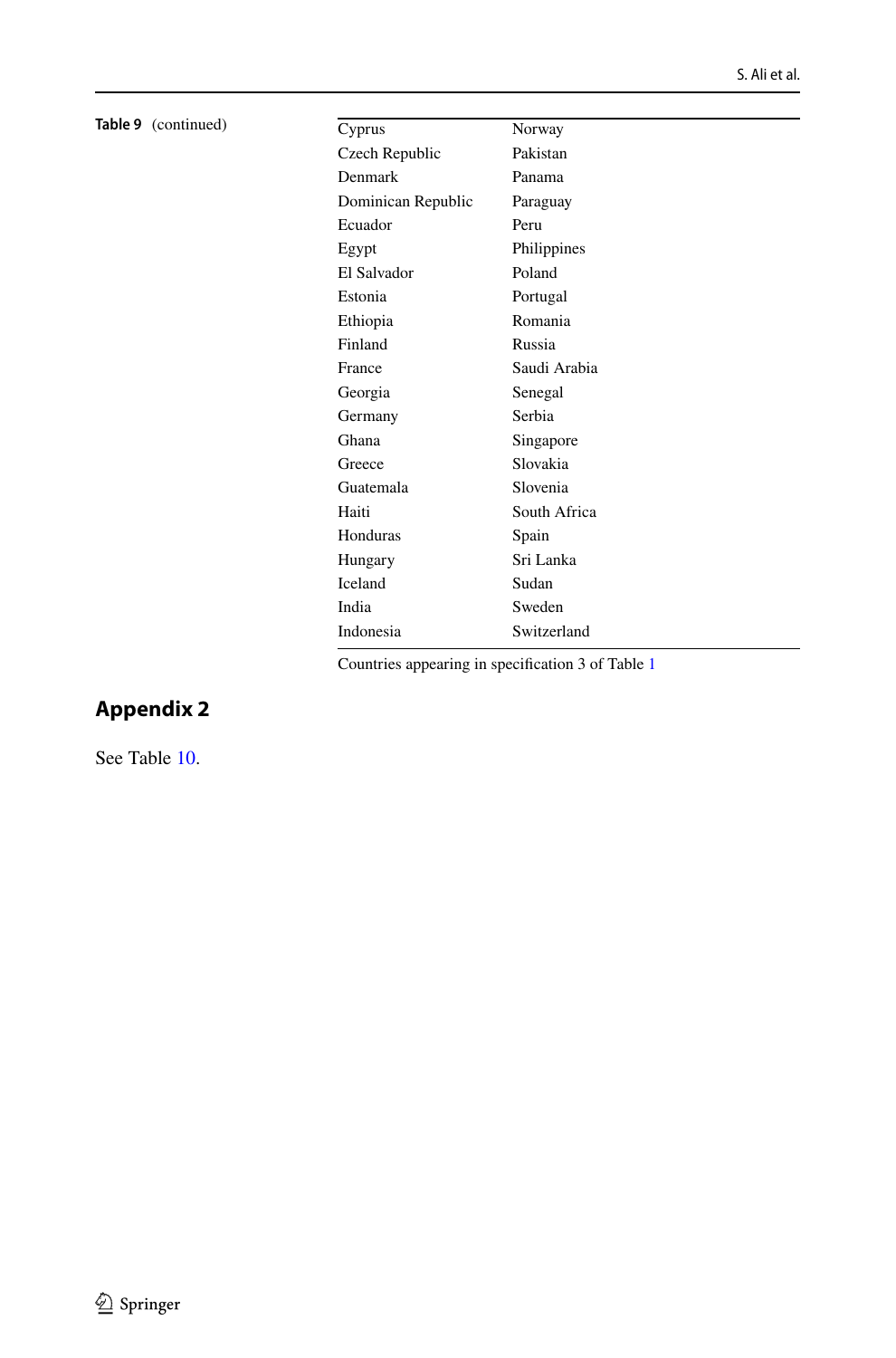|                                       | $\Delta$ Happiness Happiness<br>$(t-1)$ |          | Oil Depend-<br>ence | Depend-<br>Mineral<br>ence | Agricultural<br>Dependence | Oil Abun-<br>dance | Abundance<br>Mineral | Agricultural Income pc Growth Unemploy-<br>Abundance |          |          | ment     | Education |
|---------------------------------------|-----------------------------------------|----------|---------------------|----------------------------|----------------------------|--------------------|----------------------|------------------------------------------------------|----------|----------|----------|-----------|
| <b>AHappiness</b>                     | 1.000                                   |          |                     |                            |                            |                    |                      |                                                      |          |          |          |           |
| Hapiness<br>$(t-1)$                   | $-0.178$                                | 1.000    |                     |                            |                            |                    |                      |                                                      |          |          |          |           |
| Oil depend-<br>$enc$ e $nc$ e         | 0.120                                   | $-0.106$ | 1.000               |                            |                            |                    |                      |                                                      |          |          |          |           |
| Mineral<br>depend-<br>ence            | $-0.327$                                | 0.081    | $-0.218$            | 1.000                      |                            |                    |                      |                                                      |          |          |          |           |
| Agricultural<br>depend-<br>$enc$ ence | $-0.141$                                | 0.167    | $-0.197$            | 0.612                      | 1.000                      |                    |                      |                                                      |          |          |          |           |
| Oil abun-<br>dance                    | $-0.167$                                | 0.118    | $-0.310$            | 0.501                      | 0.222                      | 1.000              |                      |                                                      |          |          |          |           |
| abundance<br>Mineral                  | $-0.258$                                | 0.079    | $-0.332$            | 0.517                      | 0.270                      | 0.954              | 1.000                |                                                      |          |          |          |           |
| abundance<br>Agricultural             | 0.239                                   | 0.039    | 0.199               | $-0.452$                   | $-0.115$                   | $-0.439$           | $-0.486$             | 1.000                                                |          |          |          |           |
| Income pc                             | 0.241                                   | 0.028    | 0.196               | $-0.448$                   | $-0.123$                   | $-0.425$           | $-0.478$             | 0.997                                                | 1.000    |          |          |           |
| Growth                                | $-0.229$                                | 0.269    | $-0.097$            | $-0.124$                   | 0.045                      | $-0.072$           | $-0.075$             | 0.493                                                | 0.488    | 1.000    |          |           |
| Unemploy-<br>ment                     | 0.207                                   | $-0.052$ | $-0.098$            | $-0.170$                   | $-0.126$                   | 0.171              | 0.065                | 0.170                                                | 0.174    | $-0.056$ | 1.000    |           |
| Education                             | $-0.106$                                | $-0.017$ | 0.094               | 0.039                      | $-0.010$                   | 0.033              | 0.038                | $-0.045$                                             | $-0.042$ | $-0.028$ | $-0.009$ | 1.000     |
|                                       |                                         |          |                     |                            |                            |                    |                      |                                                      |          |          |          |           |

<span id="page-23-0"></span>**Table 10** Correlation matrix

Table 10 Correlation matrix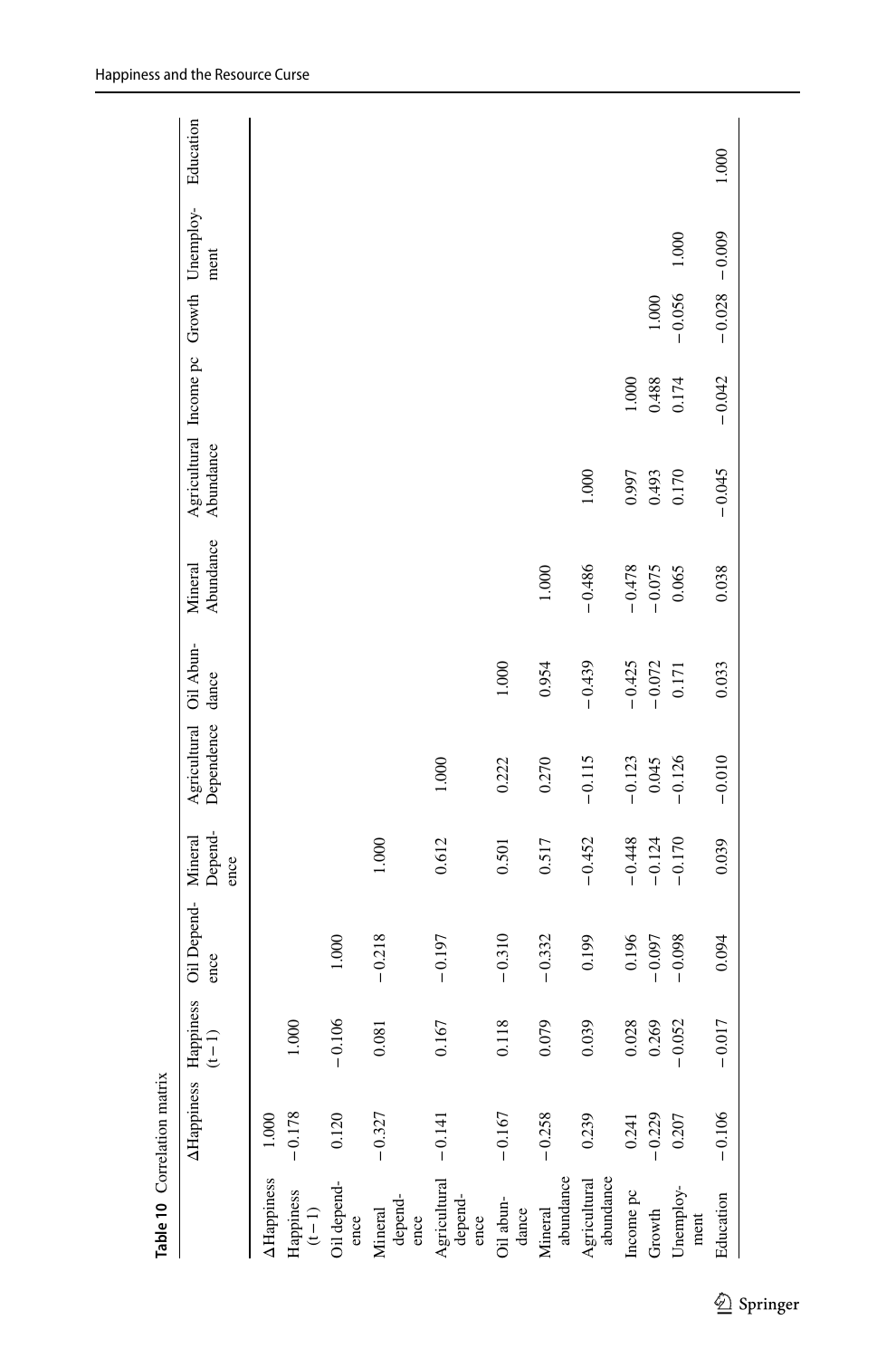# <span id="page-24-0"></span>**Appendix 3**

See Table [11](#page-25-1).

| Happiness                          | Average reported satisfaction with life of the residents of each coun-<br>try. Scale from 0 to 10—larger values correspond to higher levels<br>of happiness. Source: Gallup World Poll (2017)                                                                                                                                                                                                             |  |  |
|------------------------------------|-----------------------------------------------------------------------------------------------------------------------------------------------------------------------------------------------------------------------------------------------------------------------------------------------------------------------------------------------------------------------------------------------------------|--|--|
| Oil dependence                     | Oil rents as a share of GDP. Source: World Bank (2016)                                                                                                                                                                                                                                                                                                                                                    |  |  |
| Mineral dependence                 | Non-petroleum mineral rents (from coal, gas, oil, tin, gold, lead,<br>zinc, iron, copper, nickel, silver, bauxite, phosphate etc.) in GDP.<br>Source: World Bank (2016)                                                                                                                                                                                                                                   |  |  |
| Agricultural dependence            | Value of agricultural production in GDP. Source: World Bank<br>(2016)                                                                                                                                                                                                                                                                                                                                     |  |  |
| Oil/mineral/agricultural abundance | The log of oil/mineral/agricultural in per capita terms. Source:<br>World Bank $(2016)$                                                                                                                                                                                                                                                                                                                   |  |  |
| Income pc                          | The log of real GDP per capita at 2010 international prices. Source:<br>World Bank $(2016)$                                                                                                                                                                                                                                                                                                               |  |  |
| Growth                             | Growth in real GDP per capita. Source: World Bank (2016)                                                                                                                                                                                                                                                                                                                                                  |  |  |
| Unemployment                       | Unemployment as a share of total labour force. Source: Interna-<br>tional Labour Organization (2016)                                                                                                                                                                                                                                                                                                      |  |  |
| Education                          | Total educational expenditure as a share of total income. Source:<br>United Nations (2016)                                                                                                                                                                                                                                                                                                                |  |  |
| Inflation                          | Annual inflation rate (based on GDP deflator, 2010 base year).<br>Source: World Bank (2016)                                                                                                                                                                                                                                                                                                               |  |  |
| Trade                              | Share of total value of imports and exports in GDP. Source: World<br>Bank (2016)                                                                                                                                                                                                                                                                                                                          |  |  |
| Exchange rate (depreciation)       | Percentage change in official exchange rate for each period (local<br>currency per US). Positive values denote depreciation. Source:<br>World Bank (2016)                                                                                                                                                                                                                                                 |  |  |
| Democracy                          | 0–1 liberal democracy index (capturing the importance of protect-<br>ing individual and minority rights against the tyranny of the state).<br>The index measures the quality of democracy by the limits placed<br>on government. Source V-Dem (2017)                                                                                                                                                      |  |  |
| Rule of law                        | Rule of law index that captures perceptions of the extent to which<br>agents have confidence in and abide by the rules of society, and<br>in particular the quality of contract enforcement, property rights,<br>the police, and the courts, as well as the likelihood of crime and<br>violence. $-2.5$ to 2.5 scale—higher values correspond to better<br>performance in rule of law. Source: WGI (2016) |  |  |
| Government effectiveness           | The government effectiveness index captures perceptions of the<br>quality of public services, the quality of the civil service and the<br>degree of its independence from political pressures. $-2.5$ to 2.5<br>scale-higher values correspond to better performance in rule of<br>law. Source: WGI (2016)                                                                                                |  |  |
| Control of corruption              | Control of corruption index that captures perceptions of the extent<br>to which public power is exercised for private gain, including both<br>petty and grand forms of corruption, as well as "capture" of the<br>state by elites and private interests. $-2.5$ to 2.5 scale—higher val-<br>ues correspond to lower levels of corruption. Source: WGI (2016)                                              |  |  |

#### **Table 11** List of variables used in regressions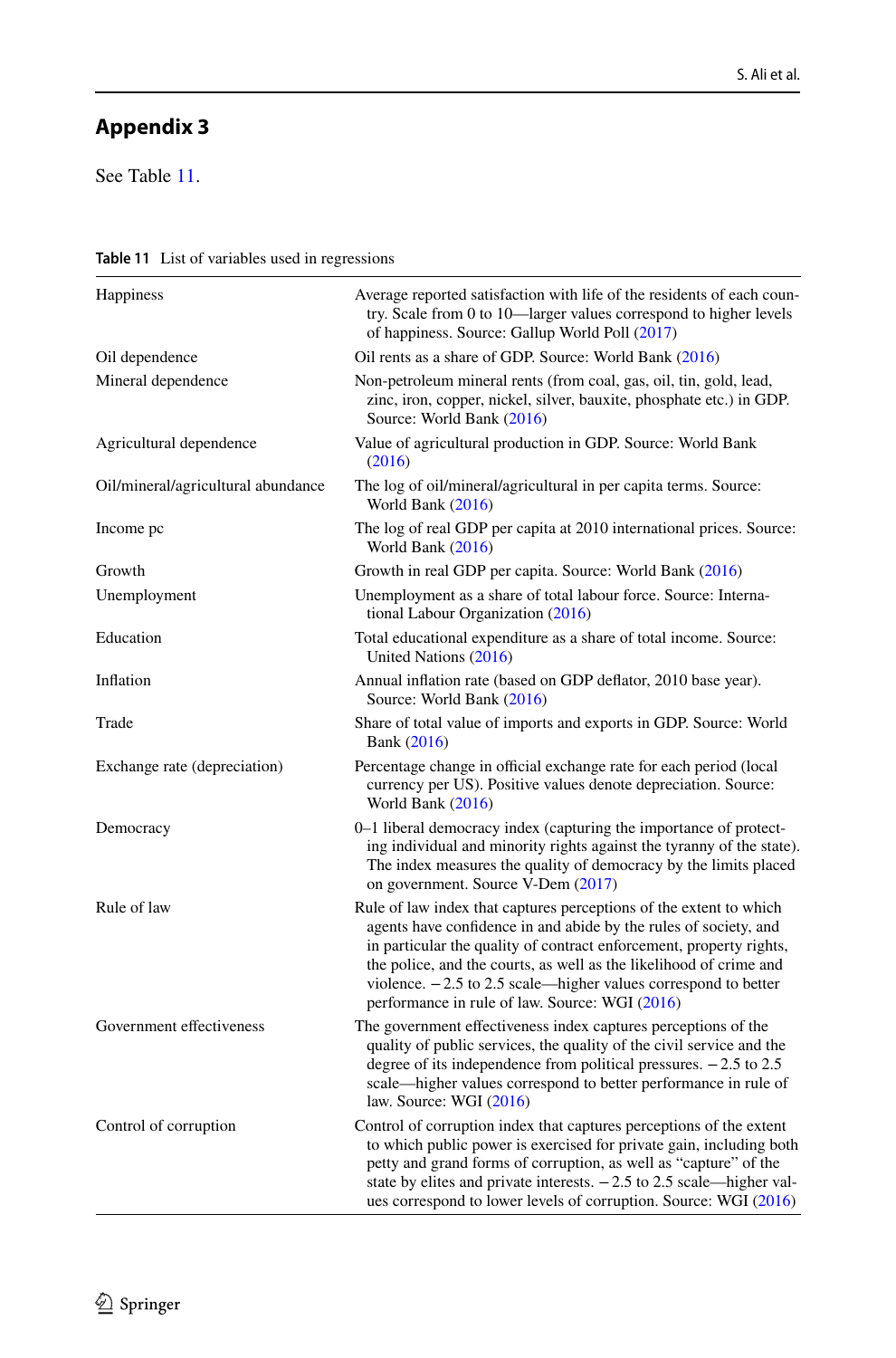| CO <sub>2</sub>          | Carbon dioxide damage in national income. Source: World Bank<br>(2016)                                                                                                                 |
|--------------------------|----------------------------------------------------------------------------------------------------------------------------------------------------------------------------------------|
| Gini                     | Gini index of income inequality. Source: UNU-Wider (2017)                                                                                                                              |
| Ethnic fractionalisation | Ethnic fractionalisation index $(0-1)$ continuous scale, with higher<br>values corresponding to more ethnically heterogeneous societies).<br>Source: Montalvo and Reynal-Querol (2005) |
| Latitude                 | The absolute value of the latitude of a country. Source: Hall and<br>Jones (1999)                                                                                                      |

#### <span id="page-25-1"></span>**Table 11 (**continued**)**

# <span id="page-25-0"></span>**Appendix 4**

See Table [12](#page-25-2).

<span id="page-25-2"></span>

| Table 12 Descriptive statistics |
|---------------------------------|
|                                 |

| Variable                     | Mean     | Standard deviation-over-<br>all (between, within) | Minimum          | Maximum |
|------------------------------|----------|---------------------------------------------------|------------------|---------|
| $\Delta$ Happiness           | $-0.167$ | 0.741(0.419, 0.687)                               | $-3.1$           | $2.2\,$ |
| Happiness $(t-1)$            | 5.903    | 1.256(1.161, 0.519)                               | 2.4              | 9.1     |
| Oil Dependence               | 0.063    | 0.130(0.124, 0.040)                               | $\mathbf{0}$     | 0.558   |
| Mineral Dependence           | 0.035    | 0.038(0.031, 0.019)                               | $\mathbf{0}$     | 0.355   |
| Agricultural dependence      | 0.014    | 0.135(0.133, 0.035)                               | $\mathbf{0}$     | 0.654   |
| Income pc                    | 8.397    | 1.525 (1.506, 0.219)                              | 5.143            | 11.543  |
| Unemployment                 | 0.086    | 0.062(0.059, 0.018)                               | 0.001            | 0.373   |
| Education                    | 0.042    | 0.026(0.023, 0.013)                               | 0.004            | 0.366   |
| Inflation                    | 0.251    | 2.693 (1.070, 2.461)                              | $-0.276$         | 62.612  |
| Trade                        | 0.887    | 0.527(0.485, 0.192)                               | 0.002            | 4.450   |
| Exchange Rate (Depreciation) | 0.307    | 1.419 (0.693, 1.245)                              | $-7.007$         | 22.933  |
| CO <sub>2</sub>              | 0.003    | 0.003(0.002, 0.001)                               | 0.001            | 0.025   |
| Democracy                    | 0.411    | 0.273(0.265, 0.078)                               | 0.012            | 0.902   |
| Rule of Law                  | $-0.009$ | 0.998 (0.986, 0.194)                              | $-2.450$         | 2.120   |
| Government effectiveness     | $-0.022$ | 0.997(0.984, 0.199)                               | $-2.260$         | 2.281   |
| Control of corruption        | $-0.024$ | 1.001(0.984, 0.214)                               | $-1.914$         | 2.485   |
| Oil abundance                | 6.027    | 4.736 (4.694, 0.727)                              | $\mathbf{0}$     | 14.775  |
| Mineral abundance            | 3.809    | 3.846 (3.476, 1.654)                              | $\mathbf{0}$     | 12.616  |
| Agricultural abundance       | 10.383   | 1.047(1.052, 0.216)                               | $\mathbf{0}$     | 12.708  |
| Gini                         | 40.223   | 9.536 (9.118, 3.518)                              | 16.64            | 73.9    |
| Ethnic fractionalisation     | 0.437    | 0.277(0.277, 0)                                   | 0.01             | 0.96    |
| Latitude                     | 26.614   | 17.015 (17.015, 0)                                | $\boldsymbol{0}$ | 72      |

Between (cross-country) and within (cross-time) standard deviations inside parentheses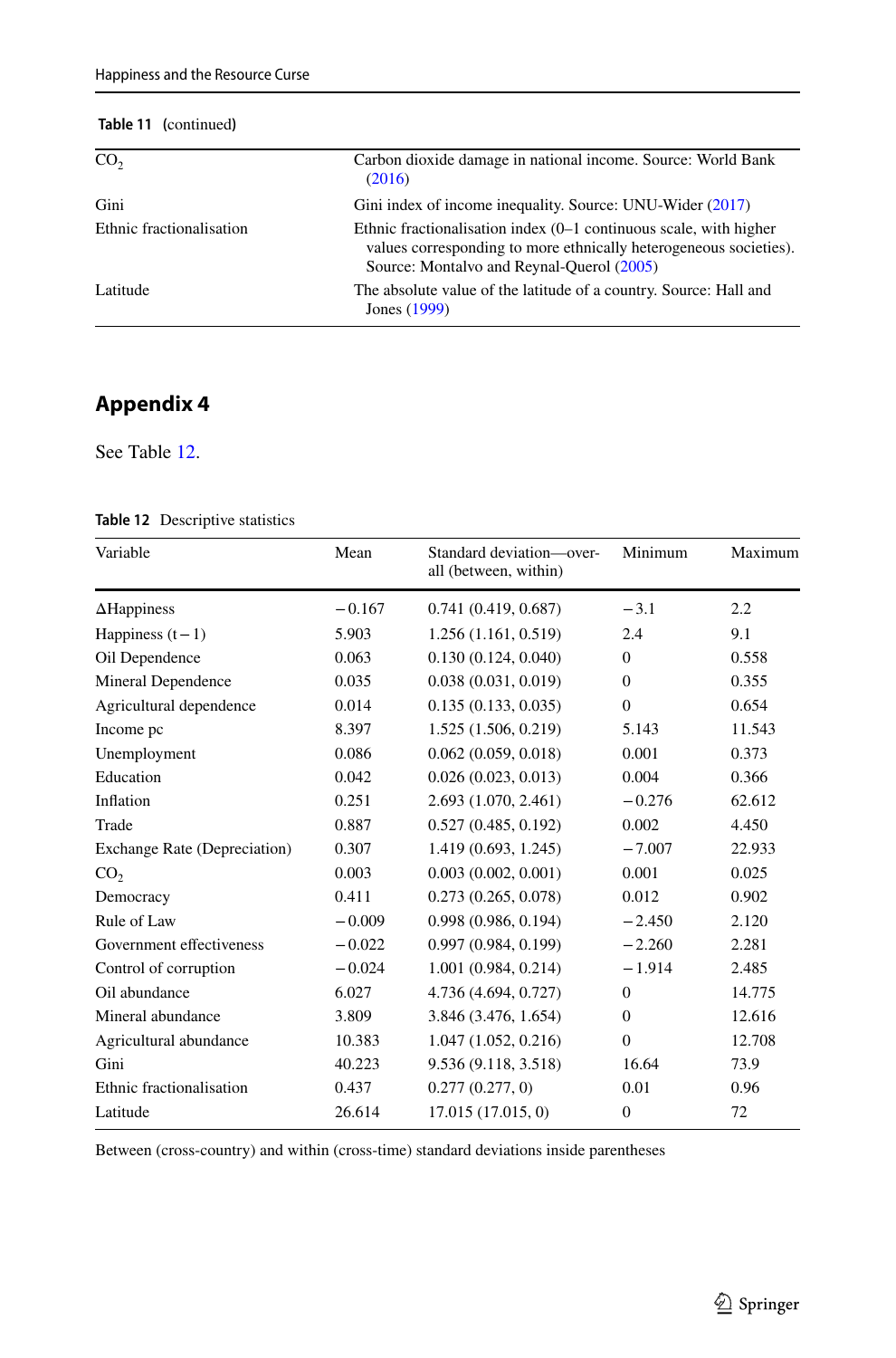#### **References**

- <span id="page-26-26"></span>Angeles, L., & Neanidis, K. C. (2015). The persistent efect of colonialism on corruption. *Economica, 82*(326), 319–349.
- <span id="page-26-5"></span>Asadullah, M. N., Xiao, S., & Yeoh, E. (2018). Subjective well-being in China, 2005–2010: The role of relative income, gender, and location. *China Economic Review, 48*(2), 83–101.
- <span id="page-26-4"></span>Atkinson, G., & Hamilton, K. (2003). Savings, growth and the resource curse hypothesis. *World Development, 31*(11), 1793–1807.
- <span id="page-26-13"></span>Auty, R. M. (2006). Mining enclave to economic catalyst: Large mineral projects in developing countries. *Brown Journal of World Afairs, 13*(1), 135–145.
- <span id="page-26-0"></span>Baggio, J., & Papyrakis, E. (2010). Ethnic diversity, property rights, and natural resources. *Developing Economies, 48*(4), 473–495.
- <span id="page-26-11"></span>Baggio, J., & Papyrakis, E. (2014). Agent-based simulations of subjective well-being. *Social Indicators Research, 115*(2), 623–635.
- <span id="page-26-21"></span>Baltagi, B. H. (2011). *Econometrics*. London: Springer.
- <span id="page-26-12"></span>Beine, M., Bos, C. S., & Coulombe, S. (2012). Does the Canadian economy suffer from Dutch Disease? *Resource and Energy Economics, 34*(4), 468–492.
- <span id="page-26-18"></span>Bjørnskov, C. (2003). The happy few: Cross-country evidence on social capital and life satisfaction. *Kyklos, 56*(1), 3–16.
- <span id="page-26-16"></span>Blanchfower, D. G., Bell, D. N. F., Montagnoli, A., & Moro, M. (2014). The happiness trade-of between unemployment and infation. *Journal of Money, Credit and Banking, 46*(S2), 117–141.
- <span id="page-26-7"></span>Blanchfower, D. G., & Oswald, A. J. (2004). Well-being over time in Britain and the US. *Journal of Public Economics, 88*(7–8), 1359–1386.
- <span id="page-26-19"></span>Boschini, A. D., Pettersson, J., & Roine, J. (2013). The resource curse and its potential reversal. *World Development, 43*(2), 19–41.
- <span id="page-26-14"></span>Brollo, F., Nannicini, T., Perotti, R., & Tabellini, G. (2013). The political resource curse. *American Economic Review, 103*(5), 1759–1796.
- <span id="page-26-24"></span>Brunnschweiler, C. N., & Bulte, E. (2008). The resource curse revisited and revised: A tale of paradoxes and red herrings. *Journal of Environmental Economics and Management, 55*(3), 248–264.
- <span id="page-26-1"></span>Bulte, E., Damania, R., & Deacon, R. T. (2005). Resource intensity, institutions, and development. *World Development, 33*(7), 1029–1044.
- <span id="page-26-10"></span>Caner, A. (2016). Happiness and life satisfaction in Turkey in recent years. *Social Indicators Research, 127*(1), 361–399.
- <span id="page-26-28"></span>Carmignani, F., & Chowdhury, A. (2012). The geographical dimension of the development efects of natural resources. *Environmental & Resource Economics, 52*(4), 479–498.
- <span id="page-26-25"></span>Cavalcanti, T. V., Mohaddes, K., & Raissi, M. (2011). Growth, development and natural resources: New evidence using a heterogeneous panel analysis. *Quarterly Review of Economics and Finance, 51*(4), 305–318.
- <span id="page-26-6"></span>Clark, A. E., Frijters, P., & Shields, M. A. (2008). Relative income, happiness, and utility: An explanation for the Easterlin Paradox and other puzzles. *Journal of Economic Literature, 46*(1), 95–144.
- <span id="page-26-22"></span>Clark, T. S., & Linzer, D. A. (2015). Should I use fxed or random efects? *Political Science Research and Methods, 3*(2), 399–408.
- <span id="page-26-27"></span>Cooray, A., & Schneider, F. (2016). Does corruption promote emigration? An empirical examination. *Journal of Population Economics, 29*(1), 293–310.
- <span id="page-26-20"></span>Corrigan, C. C. (2014). Breaking the resource curse: Transparency in the natural resource sector and the extractive industries transparency initiative. *Resources Policy, 40*(3), 17–30.
- <span id="page-26-17"></span>Cuñado, J., & de Gracia, F. P. (2012). Does education afect happiness? Evidence for Spain. *Social Indicators Research, 108*(1), 185–196.
- <span id="page-26-2"></span>Daniele, V. (2011). Natural resources and the quality of economic development. *Journal of Development Studies, 47*(4), 545–573.
- <span id="page-26-23"></span>Deaton, A. (2008). Income, health and well-being around the world: Evidence from the Gallup World Poll. *Journal of Economic Perspectives, 22*(2), 53–72.
- <span id="page-26-3"></span>Deaton, B. J., & Niman, E. (2012). An empirical examination of the relationship between mining employment and poverty in the Appalachian region. *Applied Economics, 44*(3), 303–312.
- <span id="page-26-15"></span>Di Tella, R., Haisken-DeNew, J., & MacCulloch, R. J. (2010). Happiness adaptation to income and to status in an individual panel. *Journal of Economic Behavior & Organization, 76*(3), 834–852.
- <span id="page-26-8"></span>Di Tella, R., & MacCulloch, R. J. (2008). Gross national happiness as an answer to the Easterlin Paradox? *Journal of Development Economics, 86*(1), 22–42.
- <span id="page-26-9"></span>Di Tella, R., MacCulloch, R. J., & Oswald, A. J. (2001). Preferences over infation and unemployment: Evidence from surveys of happiness. *American Economic Review, 91*(1), 335–341.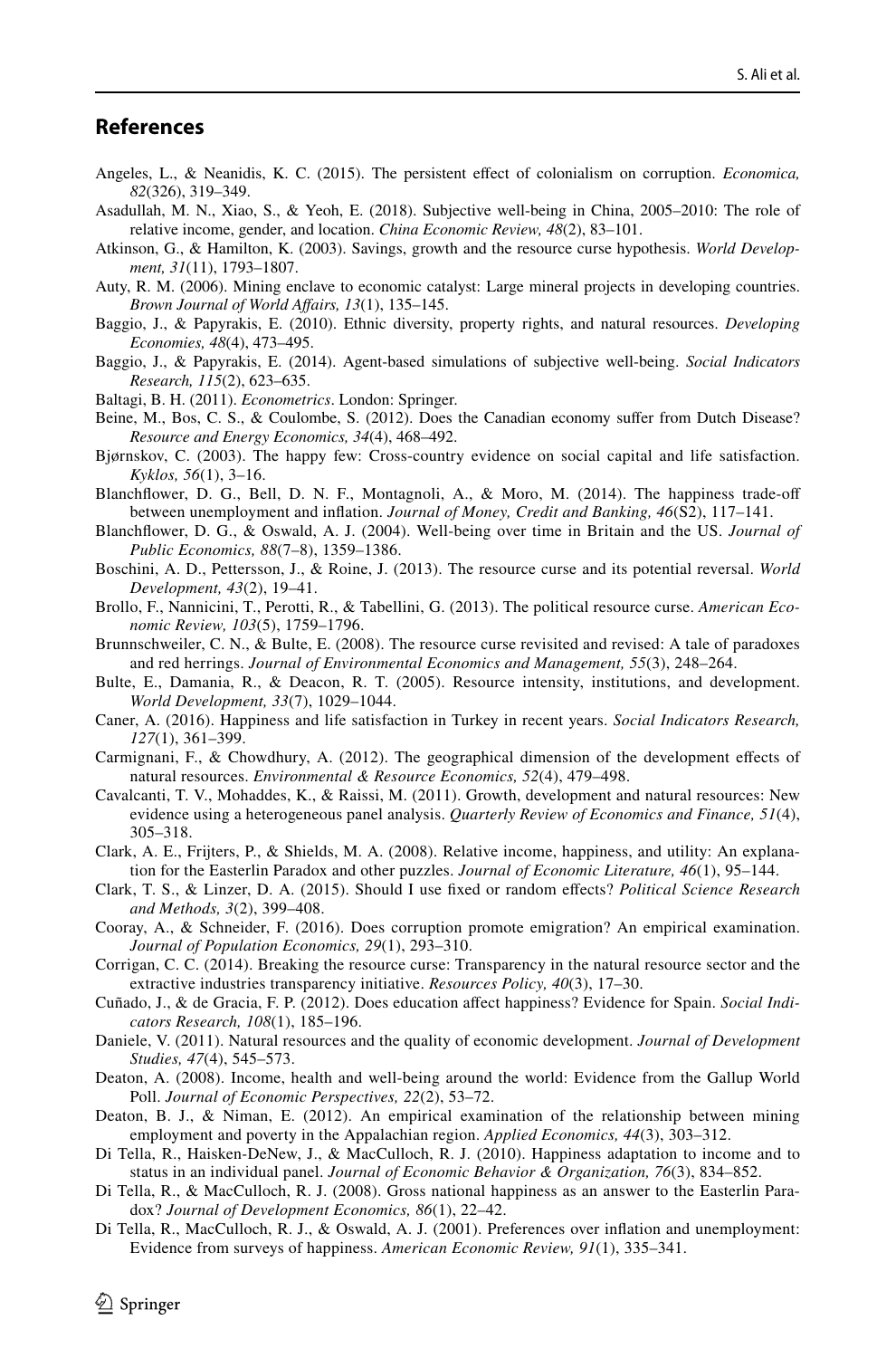- <span id="page-27-19"></span>Di Tella, R., MacCulloch, R. J., & Oswald, A. J. (2003). The macroeconomics of happiness. *Review of Economics and Statistics, 85*(4), 809–827.
- <span id="page-27-1"></span>Dietz, S., & Neumayer, E. (2007). Corruption, the resource curse and genuine saving. *Environment and Development Economics, 12*(1), 33–53.
- <span id="page-27-12"></span>Easterlin, R. A. (1974). Does economic growth improve the human lot? Some empirical evidence. In P. A. David & M. W. Reder (Eds.), *Nations and households in economic growth: Essays in honor of Moses Abramovitz* (pp. 89–125). New York: Academic Press.
- <span id="page-27-13"></span>Easterlin, R. A. (2015). Happiness and economic growth: The evidence. In W. Glatzer, L. Camfeld, V. Møller, & M. Rojas (Eds.), *Global handbook of quality of life*. Amsterdam: Springer.
- <span id="page-27-2"></span>Easterlin, R. A., & Angelescu, L. (2012). Modern economic growth and quality of life: Cross-sectional and time series evidence. In K. C. Land (Ed.), *Handbook of social indicators and quality-of-life research*. London: Springer.
- <span id="page-27-30"></span>Faria, H. J., & Montesinos, H. M. (2009). Does economic freedom cause prosperity? An IV approach. *Public Choice, 141*(1–2), 103–127.
- <span id="page-27-21"></span>Ferreira, S., Akay, A., Brereton, F., Cuñado, J., Martinsson, P., Moro, M., et al. (2013). Life satisfaction and air quality in Europe. *Ecological Economics, 88*(3), 1–10.
- <span id="page-27-4"></span>Ferrer-i-Carbonell, A., & Gowdy, J. M. (2007). Environmental degradation and happiness. *Ecological Economics, 60*(3), 509–516.
- <span id="page-27-14"></span>FitzRoy, F., Franz-Vasdeki, J., & Papyrakis, E. (2012). Climate change policy and subjective well-being. *Environmental Policy and Governance, 22*(3), 205–216.
- <span id="page-27-17"></span>Flouri, E. (2004). Subjective well-being in midlife: The role of involvement of and closeness to parents in childhood. *Journal of Happiness Studies, 5*(4), 335–358.
- <span id="page-27-11"></span>Gallup World Poll. (2017). Data on happiness. [www.gallup.com/services/170945/world-poll.aspx.](http://www.gallup.com/services/170945/world-poll.aspx) Accessed 20 March 2017.
- <span id="page-27-23"></span>Gilberthorpe, E., & Papyrakis, E. (2015). The extractive industries and development: The resource curse at the micro, meso and macro levels. *Extractive Industries and Society, 2*(2), 381–390.
- <span id="page-27-7"></span>Goldberg, E., Wibbels, E., & Mvukiyele, E. (2008). Lessons from strange cases: Democracy, development, and the resource curse in the U.S. states. *Comparative Political Studies, 41*(4–5), 477–514.
- <span id="page-27-18"></span>Graham, C., & Pettinato, S. (2001). Happiness, markets and democracy: Latin America in comparative perspective. *Journal of Happiness Studies, 2*(3), 237–268.
- <span id="page-27-28"></span>Hall, R. E., & Jones, C. I. (1999). Why do some countries produce so much more output per worker than others? *Quarterly Journal of Economics, 114*(1), 83–116.
- <span id="page-27-3"></span>Hessami, Z. (2011). Globalization's winners and losers—Evidence from life satisfaction data, 1975–2001. *Economics Letters, 112*(3), 250–253.
- <span id="page-27-10"></span>Hodler, R. (2006). The curse of natural resources in fractionalized countries. *European Economic Review, 50*(6), 1367–1386.
- <span id="page-27-25"></span>Hsiao, C. (2007). Panel data analysis—Advantages and challenges. *Test, 16*(1), 1–22.
- <span id="page-27-22"></span>Hudson, J. (2006). Institutional trust and subjective well-being across the EU. *Kyklos, 59*(1), 43–62.
- <span id="page-27-26"></span>International Labour Organization. (2016). Labour Statistics. [www.ilo.org/ilostat](http://www.ilo.org/ilostat). Accessed 20 March 2016.
- <span id="page-27-5"></span>Khanna, A. A. (2017). Revisiting the oil curse: Does ownership matter? *World Development, 99*(1), 214–229.
- <span id="page-27-16"></span>Knabe, A., & Rätzel, S. (2011). Scarring or scaring? The psychological impact of past unemployment and future unemployment risk. *Economica, 78*(310), 283–293.
- <span id="page-27-9"></span>Kolstad, I., & Wiig, A. (2009). It's the rents, stupid! The political economy of the resource curse. *Energy Policy, 37*(12), 5317–5325.
- <span id="page-27-27"></span>Kropf, A. (2010). Resource abundance vs. resource dependence in cross-country growth regressions. *OPEC Energy Review, 34*(2), 107–130.
- <span id="page-27-8"></span>Layard, R. (1980). Human satisfaction and public policy. *Economic Journal, 90*(360), 737–750.
- <span id="page-27-24"></span>Lederman, D., & Maloney, W. F. (2007). In search of the missing resource curse. *Economíca, 9*(1), 1–57.
- <span id="page-27-15"></span>Lelkes, O. (2006). Knowing what is good for you. Empirical analysis of personal preferences and the ''objective good''. *Journal of Socio-Economics, 35*(2), 285–307.
- <span id="page-27-20"></span>Li, Z., Folmer, H., & Xue, J. (2014). To what extent does air pollution afect happiness? The case of the Jinchuan mining area, China. *Ecological Economics, 99*(4), 88–99.
- <span id="page-27-6"></span>Lujala, P. (2010). The spoils of nature: Armed civil confict and rebel access to natural resources. *Journal of Peace Research, 47*(1), 5–28.
- <span id="page-27-31"></span>Mauro, P. (1995). Corruption and growth. *Quarterly Journal of Economics, 110*(3), 681–712.
- <span id="page-27-29"></span>Montalvo, J. G., & Reynal-Querol, M. (2005). Ethnic diversity and economic development. *Journal of Development Economics, 76*(2), 293–323.
- <span id="page-27-0"></span>Murshed, S. M., & Serino, L. A. (2011). The pattern of specialization and economic growth: The resource curse hypothesis revisited. *Structural Change and Economic Dynamics, 22*(2), 151–161.